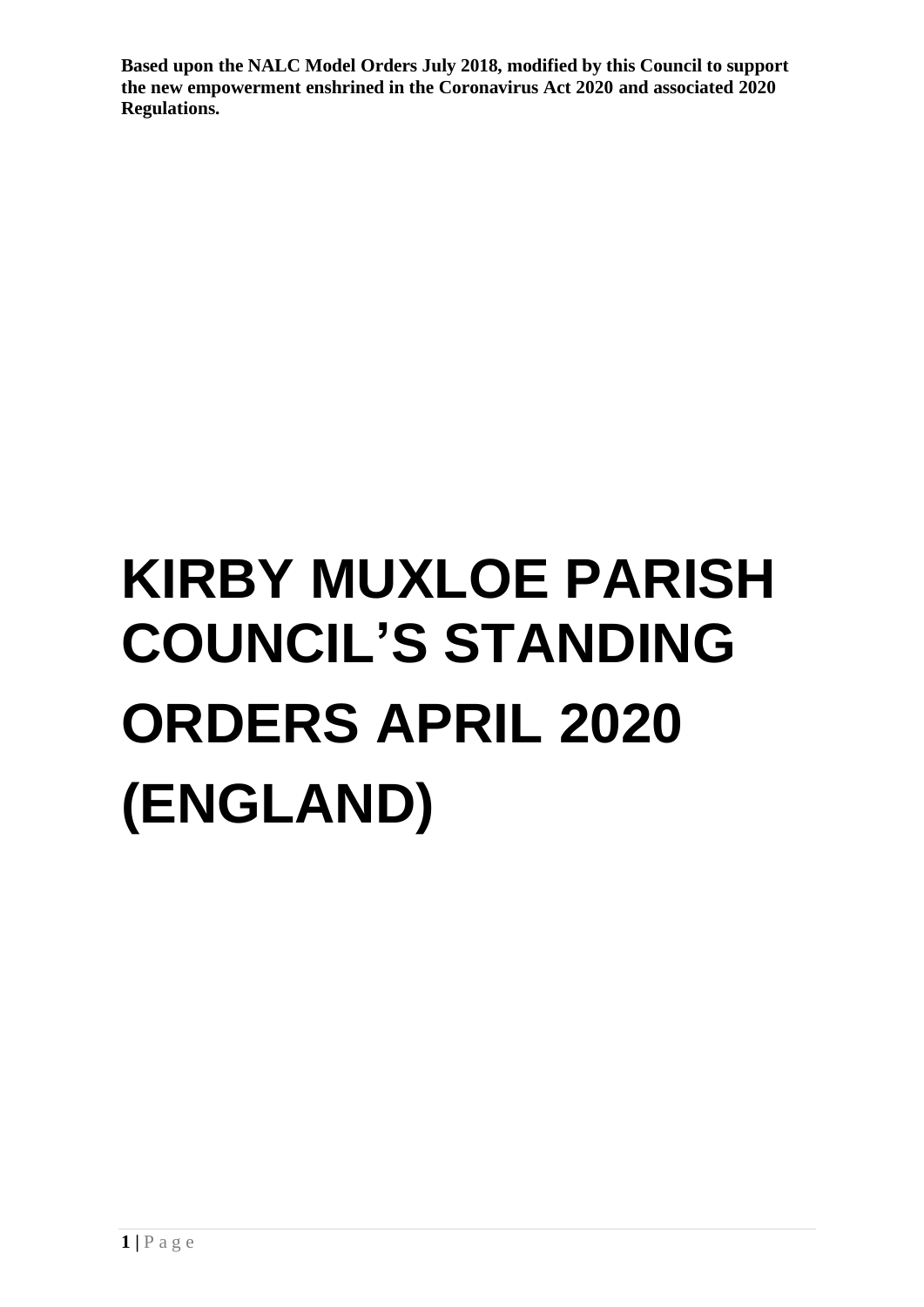| 1. |                                                                |  |
|----|----------------------------------------------------------------|--|
| 2. |                                                                |  |
| 3. |                                                                |  |
| 4. |                                                                |  |
| 5. |                                                                |  |
| 6. | EXTRAORDINARY MEETINGS OF THE COUNCIL, COMMITTEES AND SUB-     |  |
| 7. |                                                                |  |
| 8. |                                                                |  |
| 9. | MOTIONS FOR A MEETING THAT REQUIRE WRITTEN NOTICE TO BE        |  |
|    | 10. MOTIONS AT A MEETING THAT DO NOT REQUIRE WRITTEN NOTICE 14 |  |
|    |                                                                |  |
|    |                                                                |  |
|    |                                                                |  |
|    |                                                                |  |
|    |                                                                |  |
|    |                                                                |  |
|    |                                                                |  |
|    |                                                                |  |
|    |                                                                |  |
|    |                                                                |  |
|    | 21. RESPONSIBILITIES UNDER DATA PROTECTION LEGISLATION 23      |  |
|    |                                                                |  |
|    |                                                                |  |
|    | 24. COMMUNICATING WITH DISTRICT AND COUNTY OR UNITARY          |  |
|    |                                                                |  |
|    |                                                                |  |
|    |                                                                |  |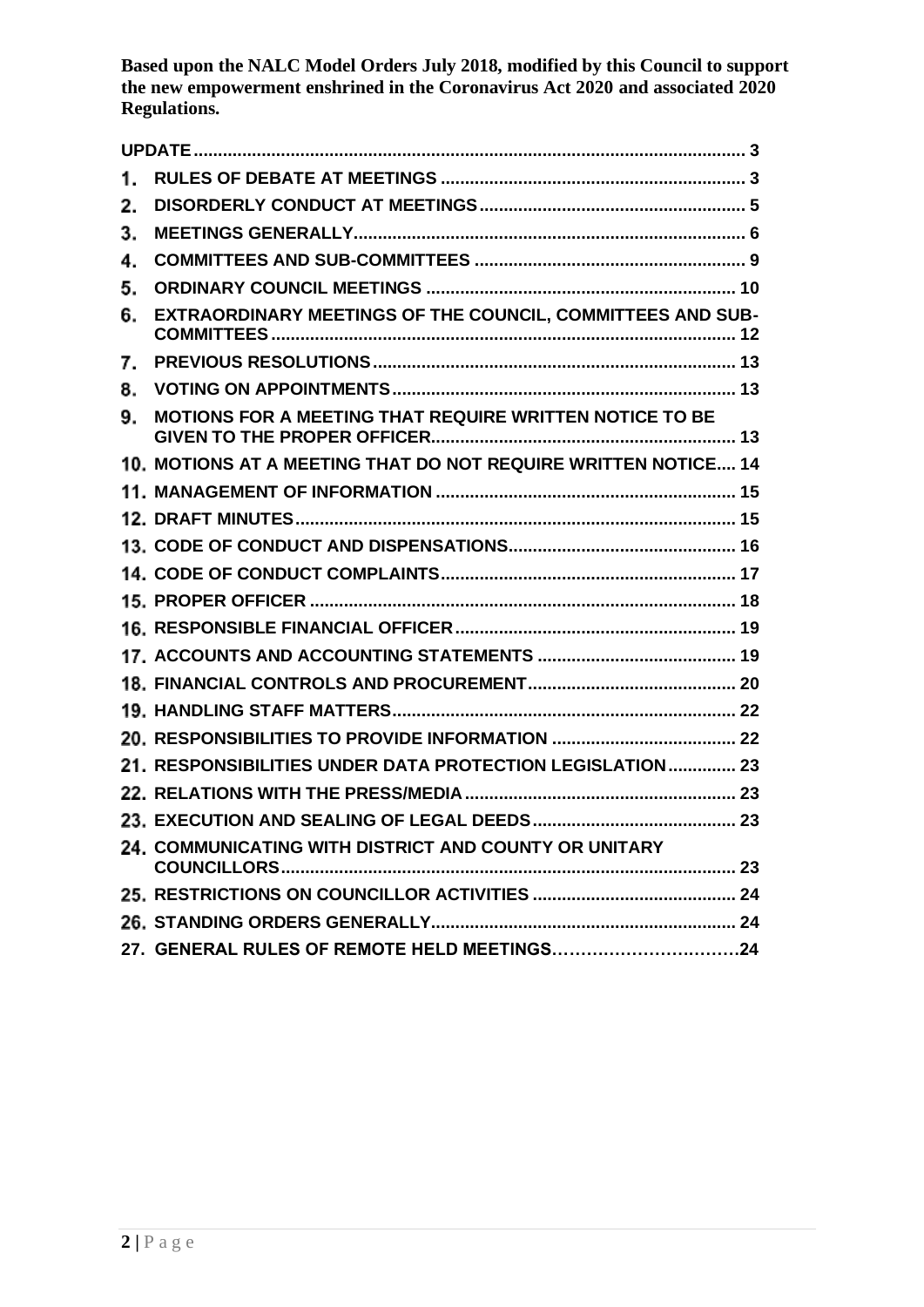**UPDATE April 2020** Items denoted by a purple dot ● are still applicable for remote meeting. The hightlighted section in **yellow** are amendments from the Local Authorities and Police and Crime Panels (Coronavirus) (Flexibility of Local Authority and Police and Crime Panel Meetings) (England and Wales) Regulations 2020

From this moment on the The Local Authorities and Police and Crime Panels (Coronavirus) (Flexibility of Local Authority and Police and Crime Panel Meetings) (England and Wales) Regulations 2020 shall be referred to as LAPCP Regulations 2020

# <span id="page-2-0"></span>1. • RULES OF DEBATE AT MEETINGS

- a Motions on the agenda shall be considered in the order that they appear unless the order is changed at the discretion of the chairman of the meeting.
- b A motion (including an amendment) shall not be progressed unless it has been moved and seconded.
- c A motion on the agenda that is not moved by its proposer may be treated by the chairman of the meeting as withdrawn.
- d If a motion (including an amendment) has been seconded, it may be withdrawn by the proposer only with the consent of the seconder and the meeting.
- e An amendment is a proposal to remove or add words to a motion. It shall not negate the motion.
- f If an amendment to the original motion is carried, the original motion (as amended) becomes the substantive motion upon which further amendment(s) may be moved.
- g An amendment shall not be considered unless early verbal notice of it is given at the meeting and, if requested by the chairman of the meeting, is expressed in writing to the chairman.
- h A councillor may move an amendment to his own motion if agreed by the meeting. If a motion has already been seconded, the amendment shall be with the consent of the seconder and the meeting.
- i If there is more than one amendment to an original or substantive motion, the amendments shall be moved in the order directed by the chairman of the meeting.
- j Subject to standing order 1(k), only one amendment shall be moved and debated at a time, the order of which shall be directed by the chairman of the meeting.
- k One or more amendments may be discussed together if the chairman of the meeting considers this expedient but each amendment shall be voted upon separately.
- l A councillor may not move more than one amendment to an original or substantive motion.
- m The mover of an amendment has no right of reply at the end of debate on it.
- n Where a series of amendments to an original motion are carried, the mover of the original motion shall have a right of reply either at the end of debate on the first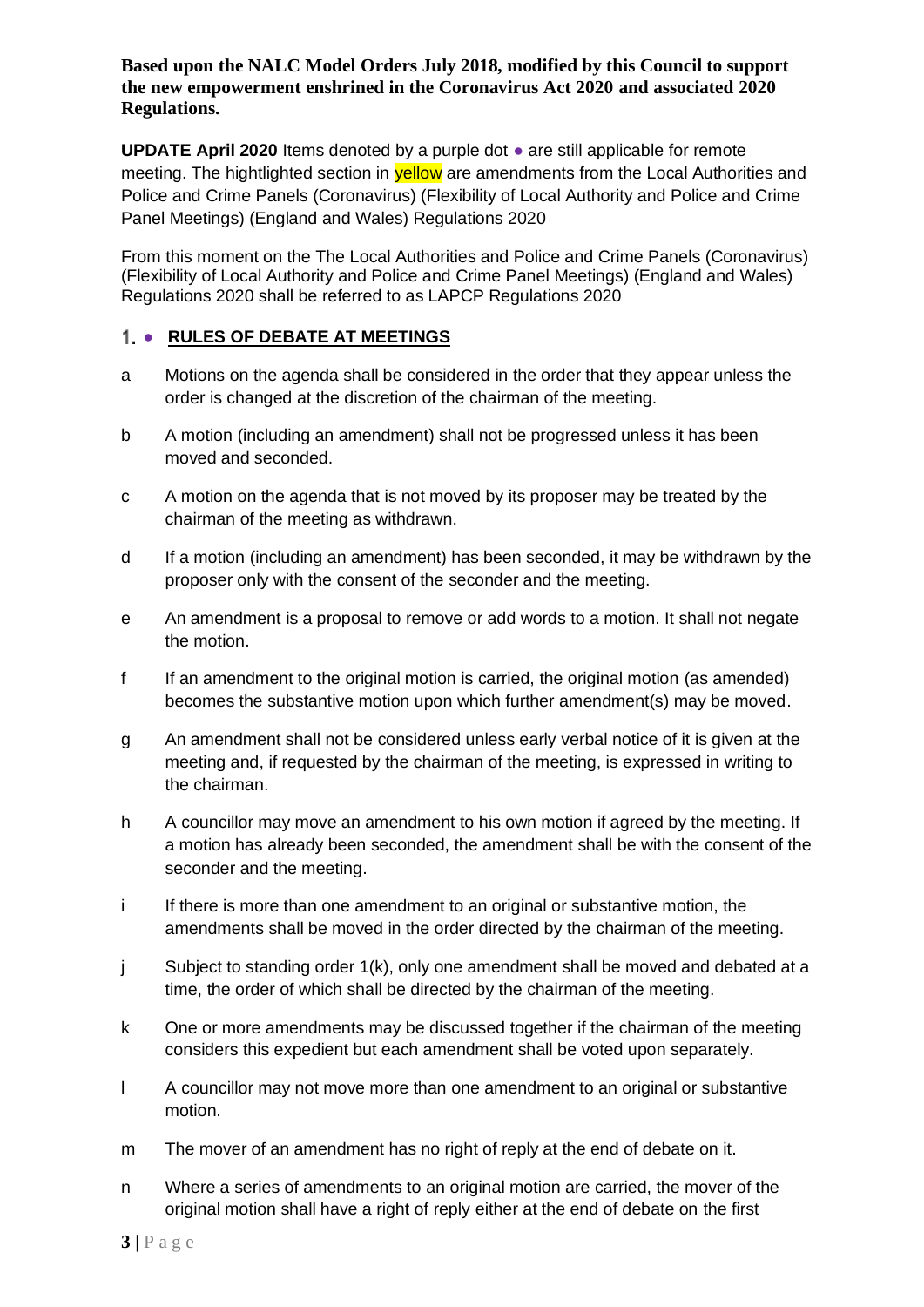amendment or at the very end of debate on the final substantive motion immediately before it is put to the vote.

- o Unless permitted by the chairman of the meeting, a councillor may speak once in the debate on a motion except:
	- i. to speak on an amendment moved by another councillor;
	- ii. to move or speak on another amendment if the motion has been amended since he last spoke;
	- iii. to make a point of order;
	- iv. to give a personal explanation; or
	- v. to exercise a right of reply.
- p During the debate on a motion, a councillor may interrupt only on a point of order or a personal explanation and the councillor who was interrupted shall stop speaking. A councillor raising a point of order shall identify the standing order which he considers has been breached or specify the other irregularity in the proceedings of the meeting he is concerned by.
- q A point of order shall be decided by the chairman of the meeting and his decision shall be final.
- r When a motion is under debate, no other motion shall be moved except:
	- i. to amend the motion;
	- ii. to proceed to the next business;
	- iii. to adjourn the debate;
	- iv. to put the motion to a vote;
	- v. to ask a person to be no longer heard or to leave the meeting;
	- vi. to refer a motion to a committee or sub-committee for consideration;
	- vii. to exclude the public and press;
	- viii. to adjourn the meeting; or
	- ix. to suspend particular standing order(s) excepting those which reflect mandatory statutory or legal requirements.
- s Before an original or substantive motion is put to the vote, the chairman of the meeting shall be satisfied that the motion has been sufficiently debated and that the mover of the motion under debate has exercised or waived his right of reply.
- t Excluding motions moved under standing order 1(r), the contributions or speeches by a councillor shall relate only to the motion under discussion and shall not exceed 3 minutes without the consent of the chairman of the meeting.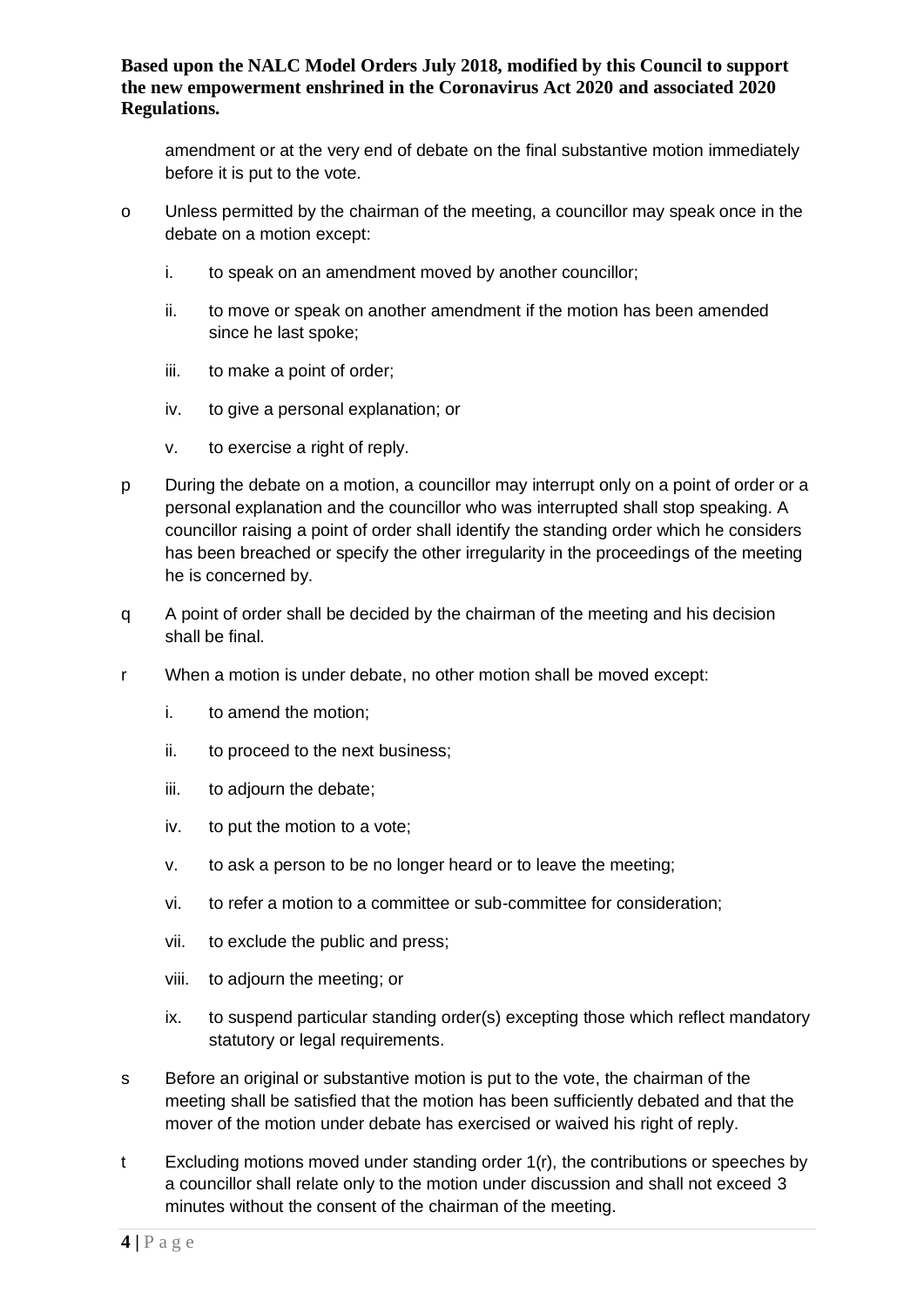# <span id="page-4-0"></span>2. • DISORDERLY CONDUCT AT MEETINGS

- a No person shall obstruct the transaction of business at a meeting or behave offensively or improperly. If this standing order is ignored, the chairman of the meeting shall request such person(s) to moderate or improve their conduct.
- b If person(s) disregard the request of the chairman of the meeting to moderate or improve their conduct, any councillor or the chairman of the meeting may move that the person be no longer heard or be excluded from the meeting. The motion, if seconded, shall be put to the vote without discussion.
- c If a resolution made under standing order 2(b) is ignored, the chairman of the meeting may take further reasonable steps to restore order or to progress the meeting. This may include temporarily suspending or closing the meeting.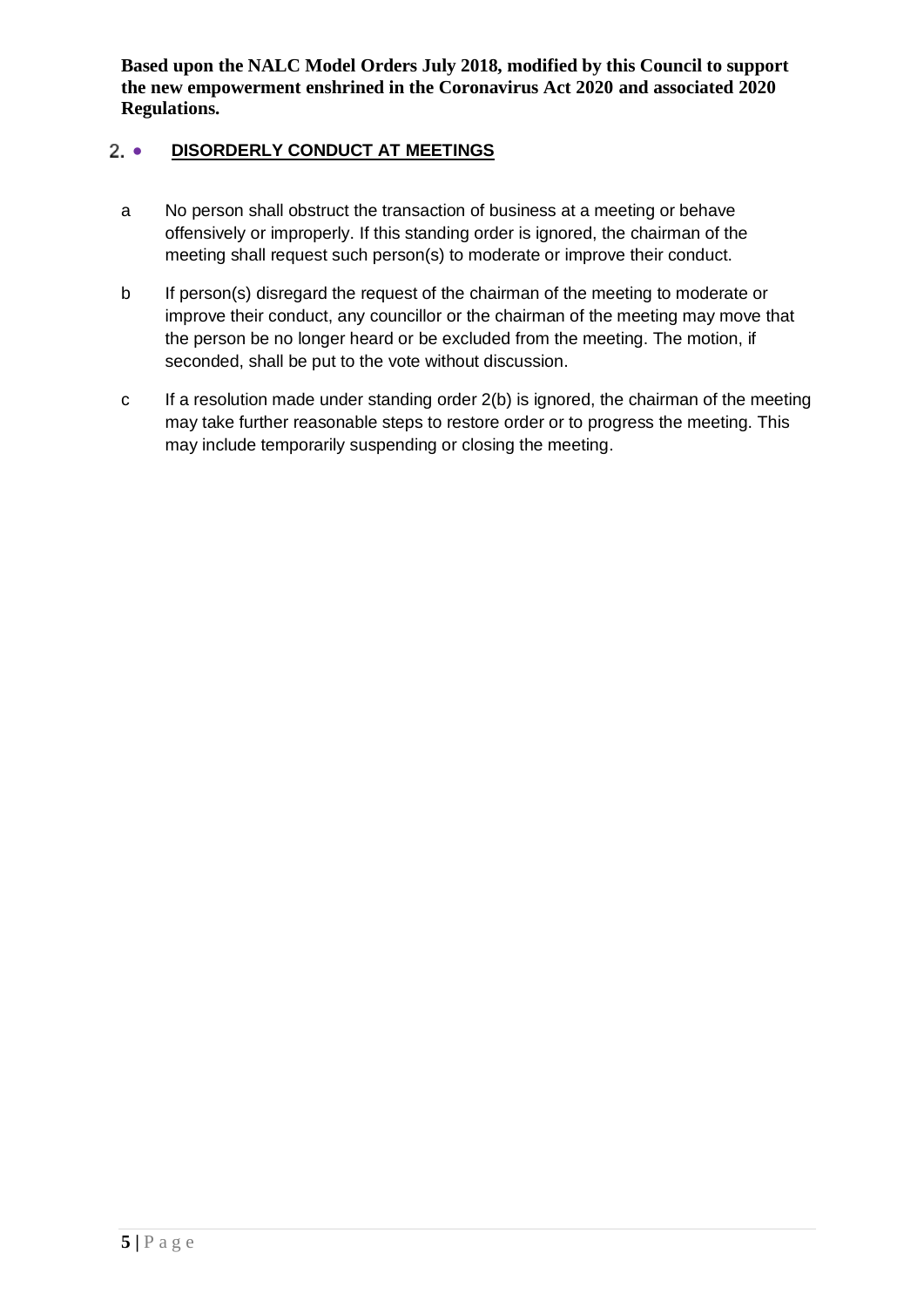#### <span id="page-5-0"></span>3. **MEETINGS GENERALLY**

| <b>Full Council meetings</b> | ● |
|------------------------------|---|
| Committee meetings           | n |
| Sub-committee meetings       |   |
| <b>Remote Meetings</b>       |   |

#### ● ● a **Meetings shall take place at a time and date as the Council shall determine**  LAPCP Regulations 2020 Part 2 Reg 4(a)

or In the interest of Council maintaining an open and transparent policy and in the spirit of cohesiveness the usual following guidelines may still be followed: Standing

orders 3e and f.

- b **Council may alter the frequency, move or cancel such meetings.** LAPCP Regulations 2020 Part 2 Reg 4(a)
- c **A meeting of a local authority is not limited to a meeting of persons all of whom, or any of whom, are present in the same place and any reference to a "place" where a meeting is held, or to be held, includes reference to more than one place including electronic, digital or virtual locations such as internet locations, web addresses or conference call telephone numbers.** LAPCP Regulations 2020 Part 2 Reg 5 (1)
- d **Members(including members of the public) in remote attendance attends the meeting at any time if all of the conditions in subsection are satisfied: (a) to hear, and where practicable see, and be so heard and, where practicable, be seen by, the other members in attendance, (b) to hear, and where practicable see, and be so heard and, where practicable, be seen by, any members of the public entitled to attend the meeting in order to exercise a right to speak at the meeting, and (c) to be so heard and, where practicable, be seen by any other members of the public attending the meeting.** LAPCP Regulations 2020 Part 2 Reg 5 (2) (3) & (4**)**
- ● e **The minimum three clear days for notice of a meeting does not include the day on which notice was issued, the day of the meeting, a Sunday, a day of the Christmas break, a day of the Easter break or of a bank holiday or a day appointed for public thanksgiving or mourning.**
- ● f **The minimum three clear days' public notice for a meeting does not include the day on which the notice was issued or the day of the meeting unless the meeting is convened at shorter notice**
- g **Meetings shall be open to the public unless their presence is prejudicial to**
- **the public interest by reason of the confidential nature of the business to be**
- **transacted or for other special reasons. The public's exclusion from part or all of a meeting shall be by a resolution which shall give reasons for the public's exclusion.**

**Member and public access to documents and remote access of public and**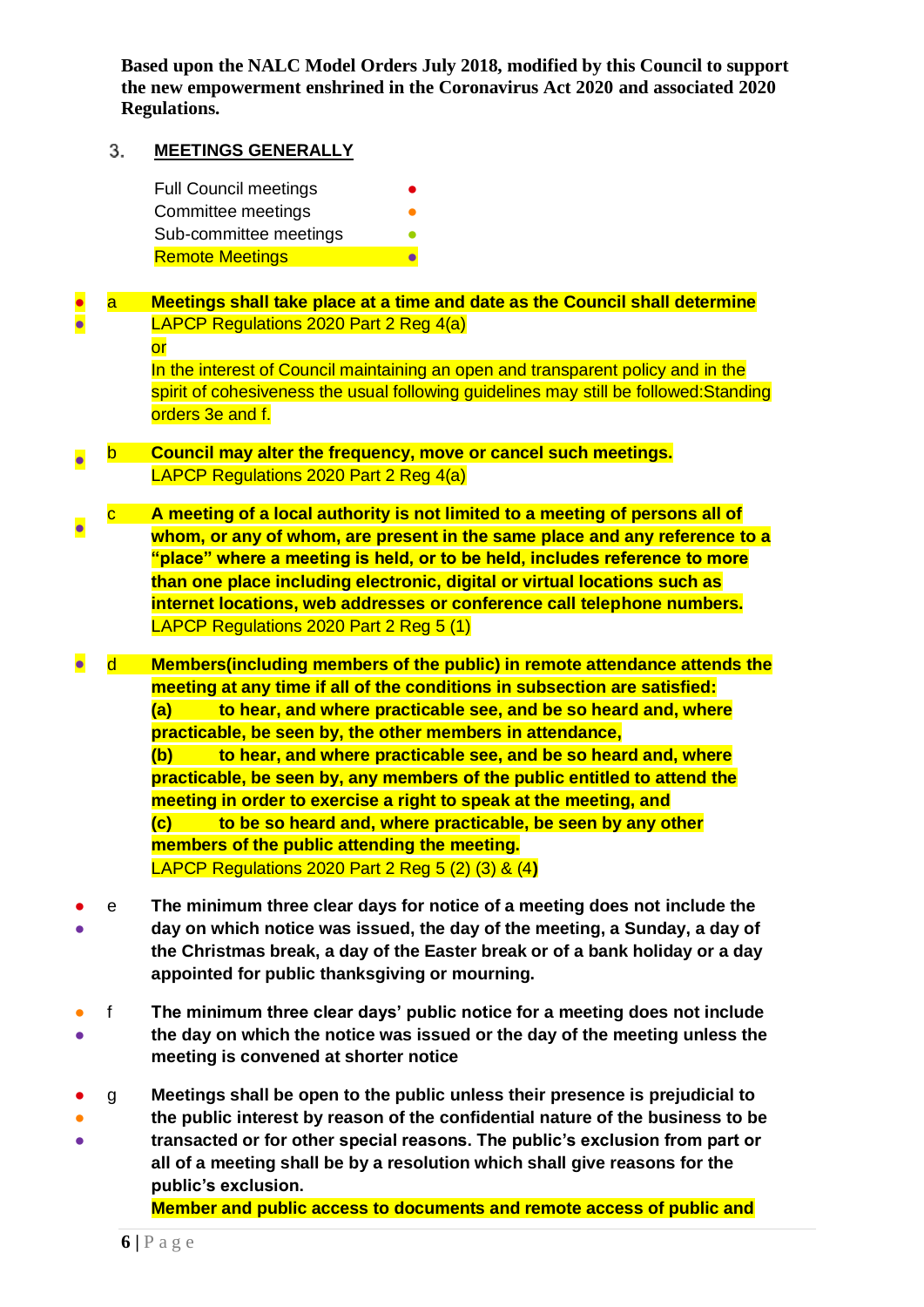- **press to a local authority meeting to enable them to attend or participate in that meeting by electronic means, including by telephone conference, video conference, live webcasts, and live interactive streaming. LAPCP Regulations 2020 Part 2 Reg 6(b) (c)**
- h **A meeting being "open to the public" include access to the meeting through remote means including (but not limited to) video conferencing, live webcast, and live interactive streaming and where a meeting is accessible to the public through such remote means the meeting is open to the public whether or not members of the public are able to attend the meeting in person;**

LAPCP Regulations 2020 Part 2 Reg 13(a)

- i **Being "present" at a meeting include access through remote means mentioned in paragraph (a) above."** LAPCP Regulations 2020 Part 2 Reg 13(b)
- j Members of the public may make representations, answer questions and give evidence at a meeting which they are entitled to attend in respect of the business on the agenda.
- k The period of time designated for public participation at a meeting in accordance with standing order 3(j) shall not exceed 15 minutes unless directed by the chairman of the meeting.
- $\bullet$  l Subject to standing order  $3(k)$ , a member of the public shall not speak for more than 3 minutes.
- m In accordance with standing order  $3(i)$ , a question shall not require a response at the meeting nor start a debate on the question. The chairman of the meeting may direct that a written or oral response be given.
- n A person shall raise his hand when requesting to speak and stand when speaking (except when a person has a disability or is likely to suffer discomfort). The chairman of the meeting may at any time permit a person to be seated when speaking.
- o A person who speaks at a meeting shall direct his comments to the chairman of the meeting.
- p Only one person is permitted to speak at a time. If more than one person wants to speak, the chairman of the meeting shall direct the order of speaking.
- q **Subject to standing order 3(s), a person who attends a meeting is permitted**
- **to report on the meeting whilst the meeting is open to the public. To**
- **"report" means to film, photograph, make an audio recording of meeting proceedings, use any other means for enabling persons not present to see or hear the meeting as it takes place or later or to report or to provide oral or written commentary about the meeting so that the report or commentary is available as the meeting takes place or later to persons not present.**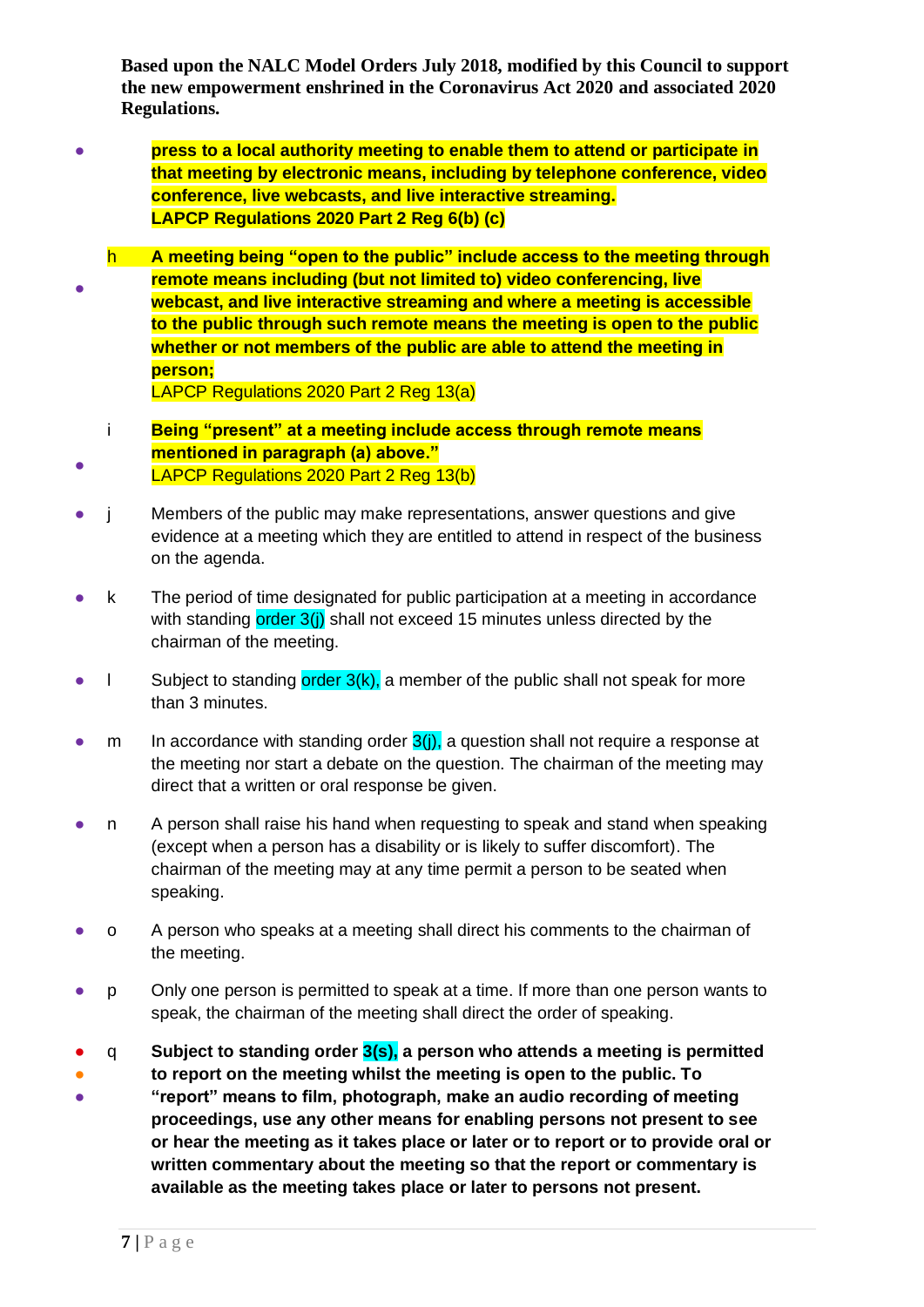- r **A person present at a meeting may not provide an oral report or oral**
- **commentary about a meeting as it takes place without permission.**
- ●
- ● s **The press shall be provided with reasonable facilities for the taking of their report of all or part of a meeting at which they are entitled to be present.**
- ● t **Subject to standing orders which indicate otherwise, anything authorised or required to be done by, to or before the Chairman of the Council may in his absence be done by, to or before the Vice-Chairman of the Council (if there is one).**
- ● u **The Chairman of the Council, if present, shall preside at a meeting. If the Chairman is absent from a meeting, the Vice-Chairman of the Council (if there is one) if present, shall preside. If both the Chairman and the Vice-Chairman are absent from a meeting, a councillor as chosen by the councillors present at the meeting shall preside at the meeting.**
- v **Subject to a meeting being quorate, all questions at a meeting shall be**
- ● **decided by a majority of the councillors and non-councillors with voting rights present and voting.**
- ●

●  $\bullet$  $\bullet$ w **The chairman of a meeting may give an original vote on any matter put to the vote, and in the case of an equality of votes may exercise his casting vote whether or not he gave an original vote.**

 $\bullet$ 

*See standing orders 5(h) and (i) for the different rules that apply in the election of the Chairman of the Council at the annual meeting of the Council.*

- ● x **Unless standing orders provide otherwise, voting on a question shall be by a show of hands.**
	-

or,

Members to verbally announce their vote each in turn, or,

Pressing a button to record their vote.

LAPCP Regulations 2020 Part 2 Reg 6(a)

**At the request of a councillor, the voting on any question shall be recorded so as to show whether each councillor present and voting gave his vote for or against that question.** Such a request shall be made before moving on to the next item of business on the agenda.

- y The minutes of a meeting shall include an accurate record of the following:
	- i. the time and  $median$  used to conduct the meeting;
	- ii. the names of councillors who are present and the names of councillors who are absent;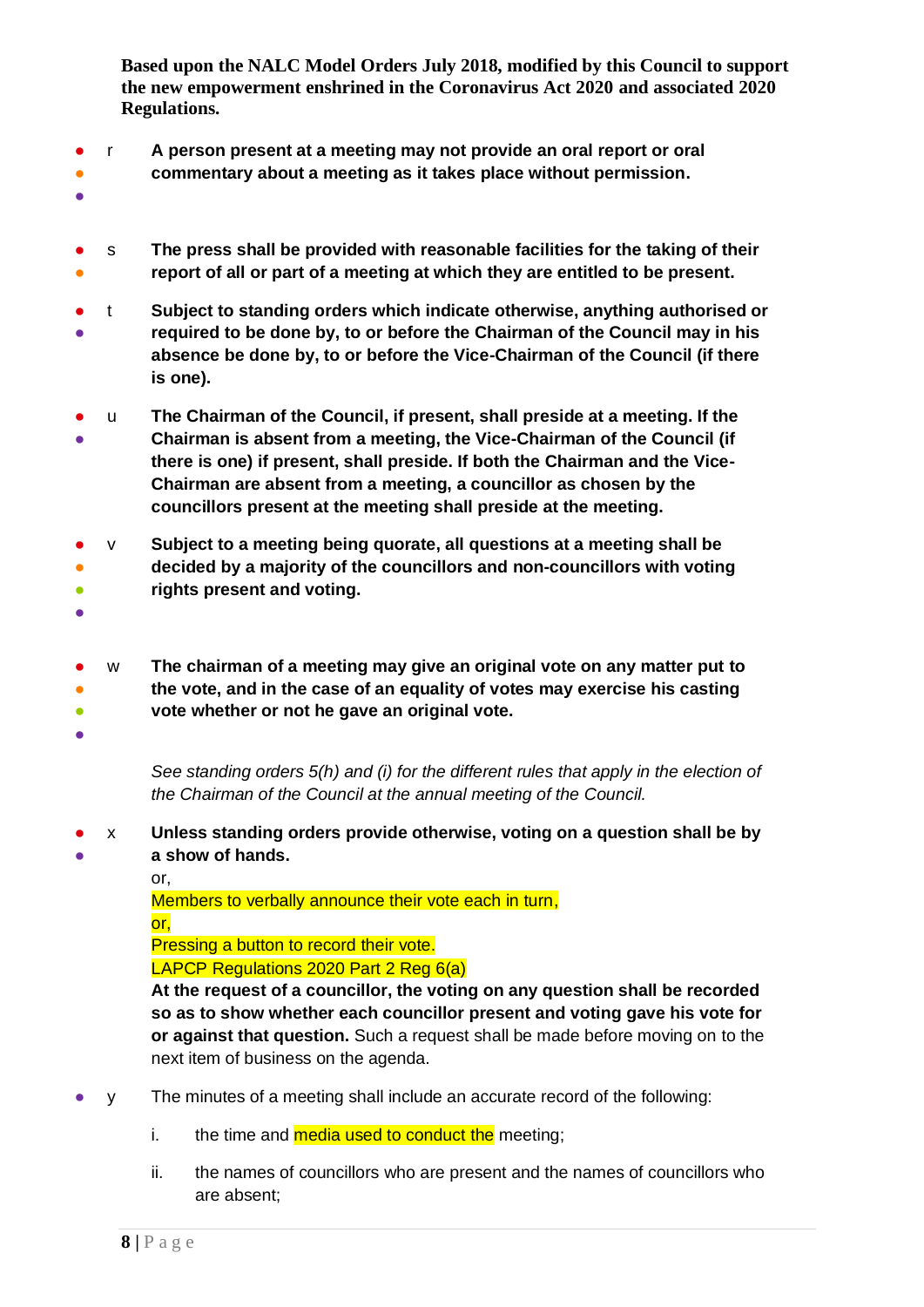- iii. interests that have been declared by councillors and non-councillors with voting rights;
- iv. the grant of dispensations (if any) to councillors and non-councillors with voting rights;
- v. whether a councillor or non-councillor with voting rights left the meeting when matters that they held interests in were being considered;
- vi. if there was a public participation session; and
- vii. the resolutions made.

● ● ● ● z **A councillor or a non-councillor with voting rights who has a disclosable pecuniary interest or another interest as set out in the Council's code of conduct in a matter being considered at a meeting is subject to statutory limitations or restrictions under the code on his right to participate and vote on that matter.**

● ● aa **No business may be transacted at a meeting unless at least one-third of the whole number of members of the Council are present and in no case shall the quorum of a meeting be less than three.**

> *See standing order 4d(viii) for the quorum of a committee or sub-committee meeting.*

- ● ● bb **If a meeting is or becomes inquorate no business shall be transacted** and the meeting shall be closed. The business on the agenda for the meeting shall be adjourned to another meeting.
- cc A meeting shall not exceed a period of 2.5 hours

#### <span id="page-8-0"></span> $4.$ **COMMITTEES AND SUB-COMMITTEES**

- a **Unless the Council determines otherwise, a committee may appoint a subcommittee whose terms of reference and members shall be determined by the committee.**
- b **The members of a committee may include non-councillors unless it is a committee which regulates and controls the finances of the Council.**
- c **Unless the Council determines otherwise, all the members of an advisory committee and a sub-committee of the advisory committee may be noncouncillors.**

●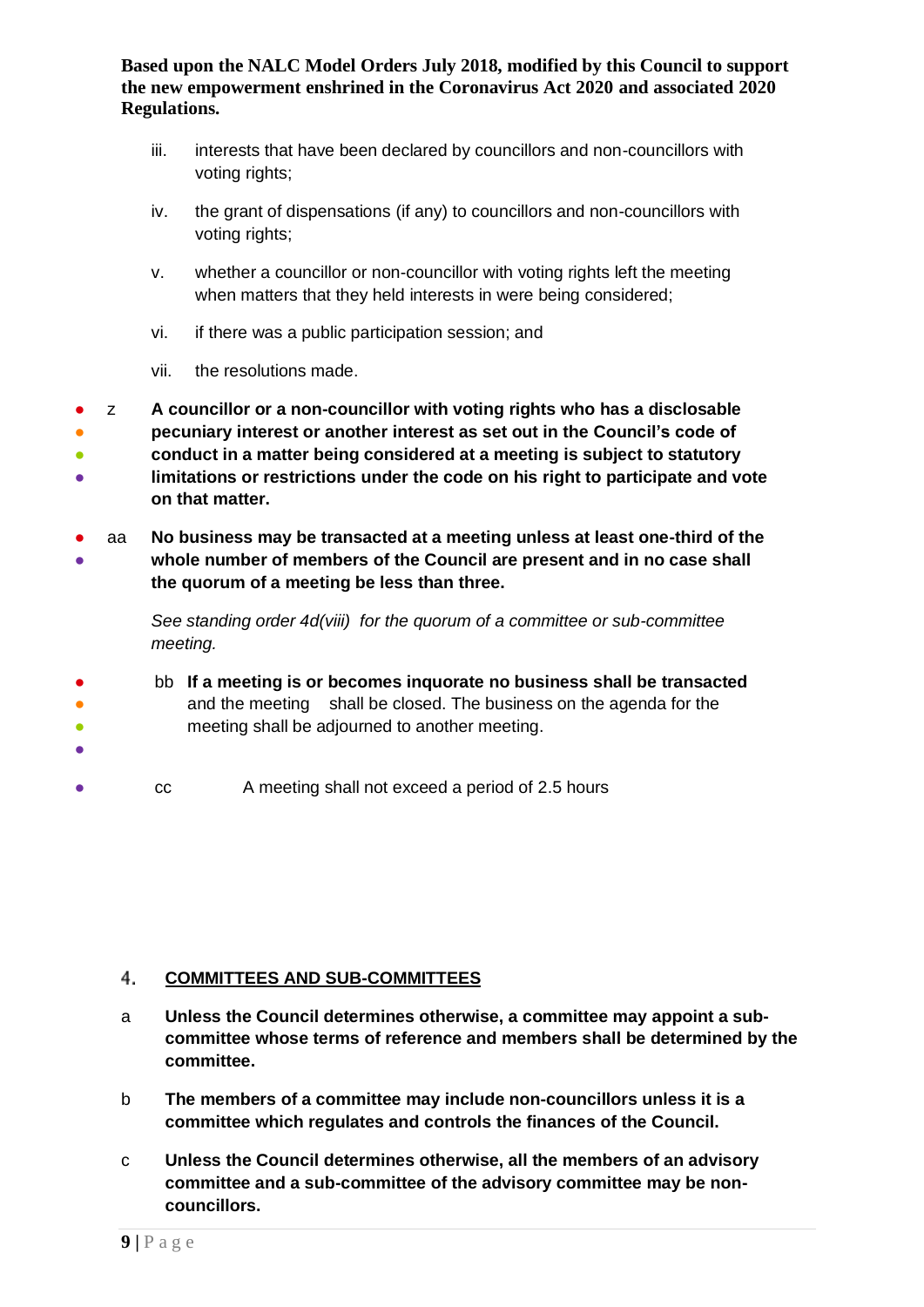- d The Council may appoint standing committees or other committees as may be necessary, and:
	- i. shall determine their terms of reference;
	- ii. shall determine the number and time of the ordinary meetings of a standing committee up until the date of the next annual meeting of the Council;
	- iii. shall permit a committee, other than in respect of the ordinary meetings of a committee, to determine the number and time of its meetings;
	- iv. shall, subject to standing orders 4(b) and (c), appoint and determine the terms of office of members of such a committee;
	- v. may, subject to standing orders 4(b) and (c), appoint and determine the terms of office of the substitute members to a committee whose role is to replace the ordinary members at a meeting of a committee if the ordinary members of the committee confirm to the Proper Officer 5 days before the meeting that they are unable to attend;
	- vi. shall, after it has appointed the members of a standing committee, appoint the chairman of the standing committee;
	- vii. shall permit a committee other than a standing committee, to appoint its own chairman at the first meeting of the committee;
	- viii. shall determine the place, notice requirements and quorum for a meeting of a committee and a sub-committee which, in both cases, shall be no less than three;
	- ix. shall determine if the public may participate at a meeting of a committee;
	- x. shall determine if the public and press are permitted to attend the meetings of a sub-committee and also the advance public notice requirements, if any, required for the meetings of a sub-committee;
	- xi. shall determine if the public may participate at a meeting of a sub-committee that they are permitted to attend; and
	- xii. may dissolve a committee or a sub-committee.

#### <span id="page-9-0"></span>5. **ORDINARY COUNCIL MEETINGS**

- a **In an election year, the annual meeting of the Council shall be held on or within 14 days following the day on which the councillors elected take office.**
- b **In a year which is not an election year, the annual meeting of the Council shall be held on such day in May as the Council decides. This is now optional and if councils are able to hold this meeting then it should go ahead.** LAPCP Regulations 2020 Part 6 (c)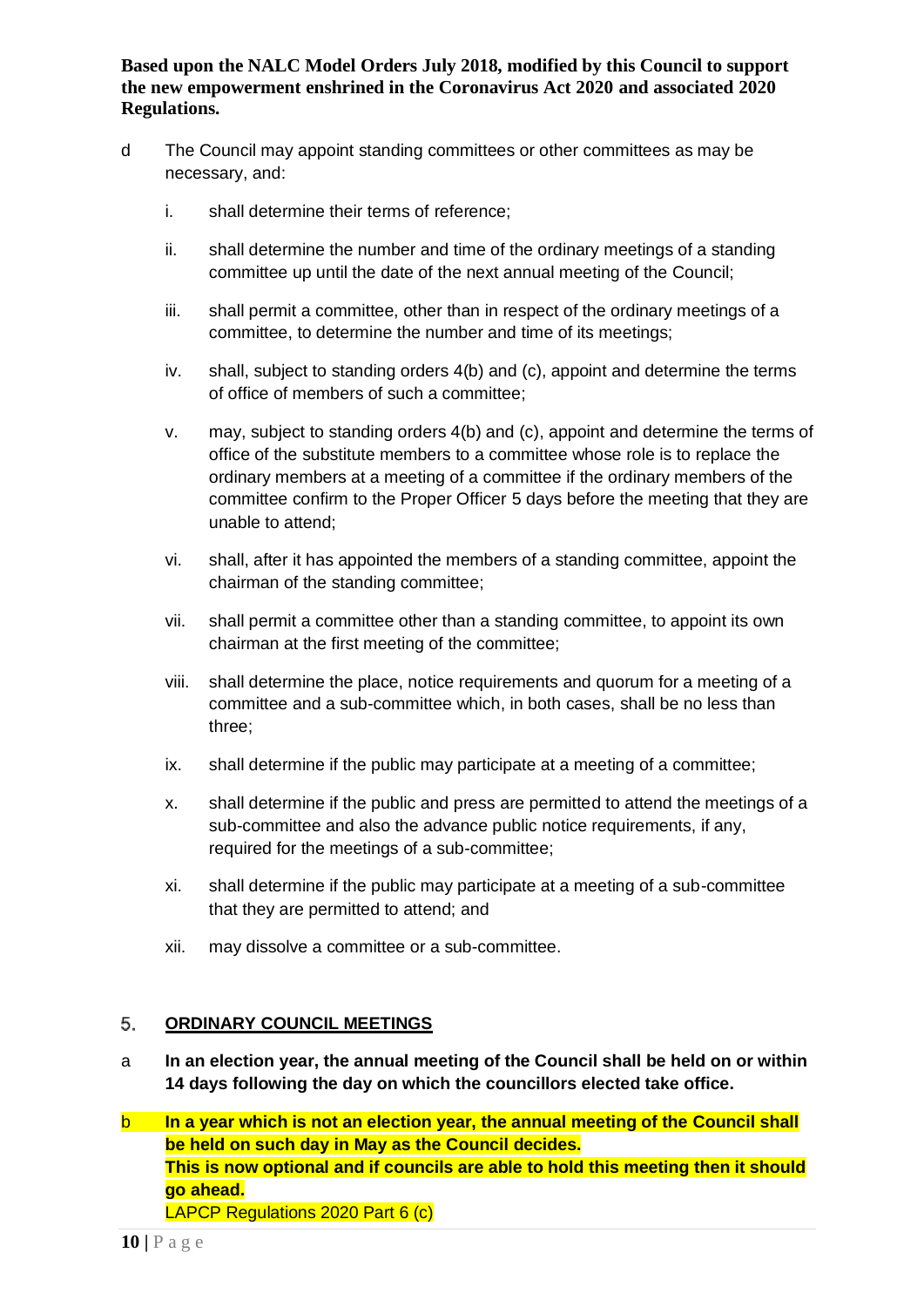- c **If no other time is fixed, the annual meeting of the Council shall take place at 6pm. This no longer applies until May 2021** LAPCP Regulations 2020 Part 6 (c)
- d **In addition to the annual meeting of the Council, at least three other ordinary meetings shall be held in each year on such dates and times as the Council decides.**
- e **The first business conducted at the annual meeting of the Council shall be the election of the Chairman and Vice-Chairman (if there is one) of the Council. This no longer applies until May 2021** LAPCP Regulations 2020 Part 6 (c)
- f **The Chairman of the Council, unless he has resigned or becomes disqualified, shall continue in office and preside at the annual meeting until his successor is elected at the next annual meeting of the Council.**
- g **The Vice-Chairman of the Council, if there is one, unless he resigns or becomes disqualified, shall hold office until immediately after the election of the Chairman of the Council at the next annual meeting of the Council.**
- h **In an election year, if the current Chairman of the Council has not been reelected as a member of the Council, he shall preside at the annual meeting until a successor Chairman of the Council has been elected. The current Chairman of the Council shall not have an original vote in respect of the election of the new Chairman of the Council but shall give a casting vote in the case of an equality of votes.**
- i **In an election year, if the current Chairman of the Council has been re-elected as a member of the Council, he shall preside at the annual meeting until a new Chairman of the Council has been elected. He may exercise an original vote in respect of the election of the new Chairman of the Council and shall give a casting vote in the case of an equality of votes.**
- j Following the election of the Chairman of the Council and Vice-Chairman (if there is one) of the Council at the annual meeting, the business shall include:
	- i. **In an election year, delivery by the Chairman of the Council and councillors of their acceptance of office forms unless the Council resolves for this to be done at a later date. In a year which is not an election year, delivery by the Chairman of the Council of his acceptance of office form unless the Council resolves for this to be done at a later date;**
	- ii. Confirmation of the accuracy of the minutes of the last meeting of the Council;
	- iii. Receipt of the minutes of the last meeting of a committee;
	- iv. Consideration of the recommendations made by a committee;
	- v. Review of delegation arrangements to committees, sub-committees, staff and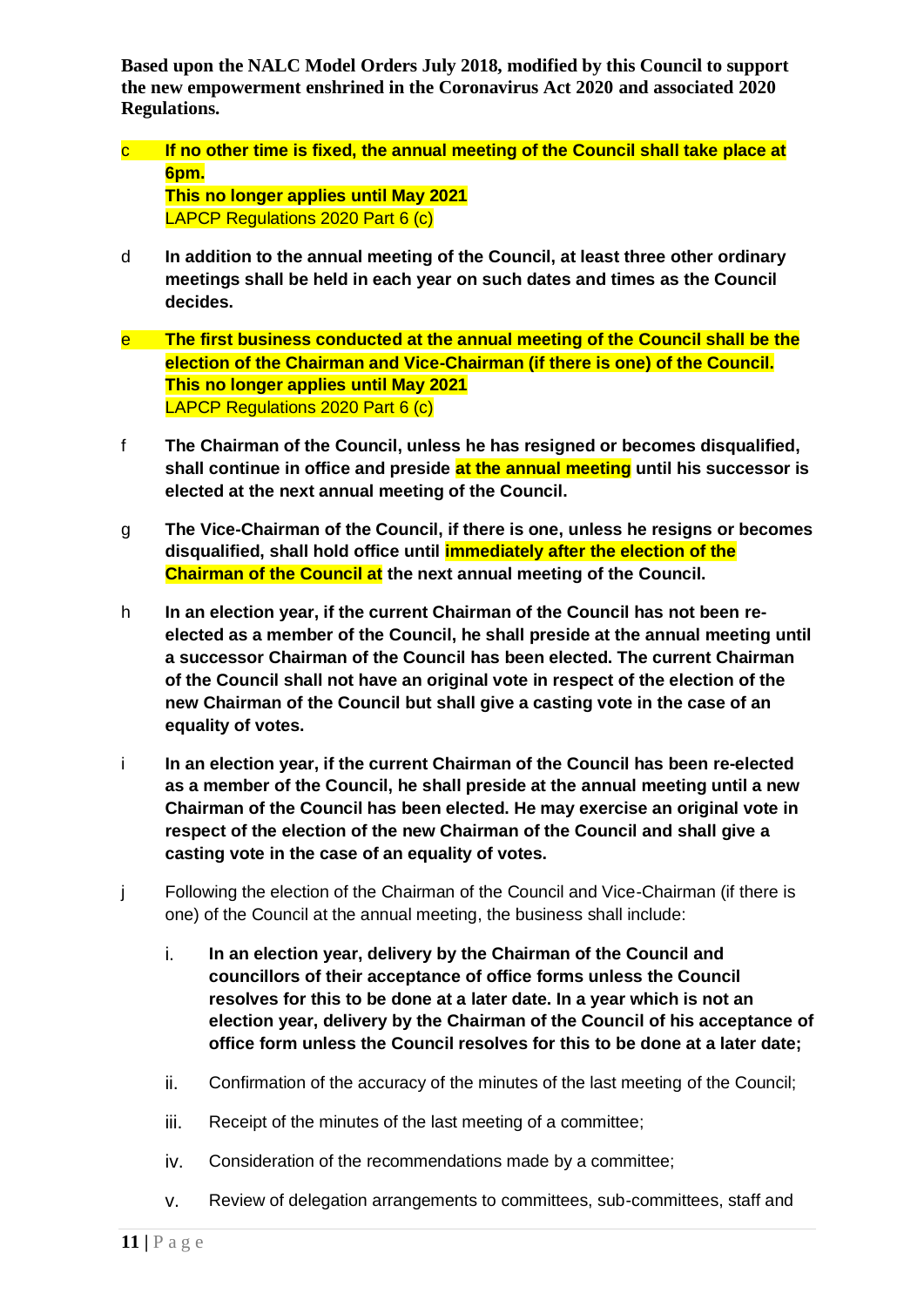other local authorities;

- vi. Review of the terms of reference for committees;
- vii. Appointment of members to existing committees;
- viii. Appointment of any new committees in accordance with standing order 4;
- ix. ●Review and adoption of appropriate standing orders and financial regulations;
- x. Review of arrangements (including legal agreements) with other local authorities, not-for-profit bodies and businesses.
- xi. Review of representation on or work with external bodies and arrangements for reporting back;
- xii. In an election year, to make arrangements with a view to the Council becoming eligible to exercise the general power of competence in the future;
- xiii. ●Review of inventory of land and other assets including buildings and office equipment;
- xiv. ●Confirmation of arrangements for insurance cover in respect of all insurable risks;
- xv. ●Review of the Council's and/or staff subscriptions to other bodies;
- xvi. ●Review of the Council's complaints procedure;
- xvii.●Review of the Council's policies, procedures and practices in respect of its obligations under freedom of information and data protection legislation (*see also standing orders 11, 20 and 21*);
- xviii. ●Review of the Council's policy for dealing with the press/media;
	- xix. Review of the Council's employment policies and procedures;
	- xx. ●Review of the Council's expenditure incurred under s.137 of the Local Government Act 1972 or the general power of competence.
	- xxi. ●Determining the time and choice of media of ordinary meetings of the Council up to and including the next annual meeting of the Council.

#### <span id="page-11-0"></span> $6.$ **EXTRAORDINARY MEETINGS OF THE COUNCIL, COMMITTEES AND SUB-COMMITTEES**

- a **The Chairman of the Council may convene an extraordinary meeting of the Council at any time.**
- b **If the Chairman of the Council does not call an extraordinary meeting of the Council within seven days of having been requested in writing to do so by two councillors, any two councillors may convene an extraordinary meeting of the Council. The public notice giving the time, place and agenda for such a meeting**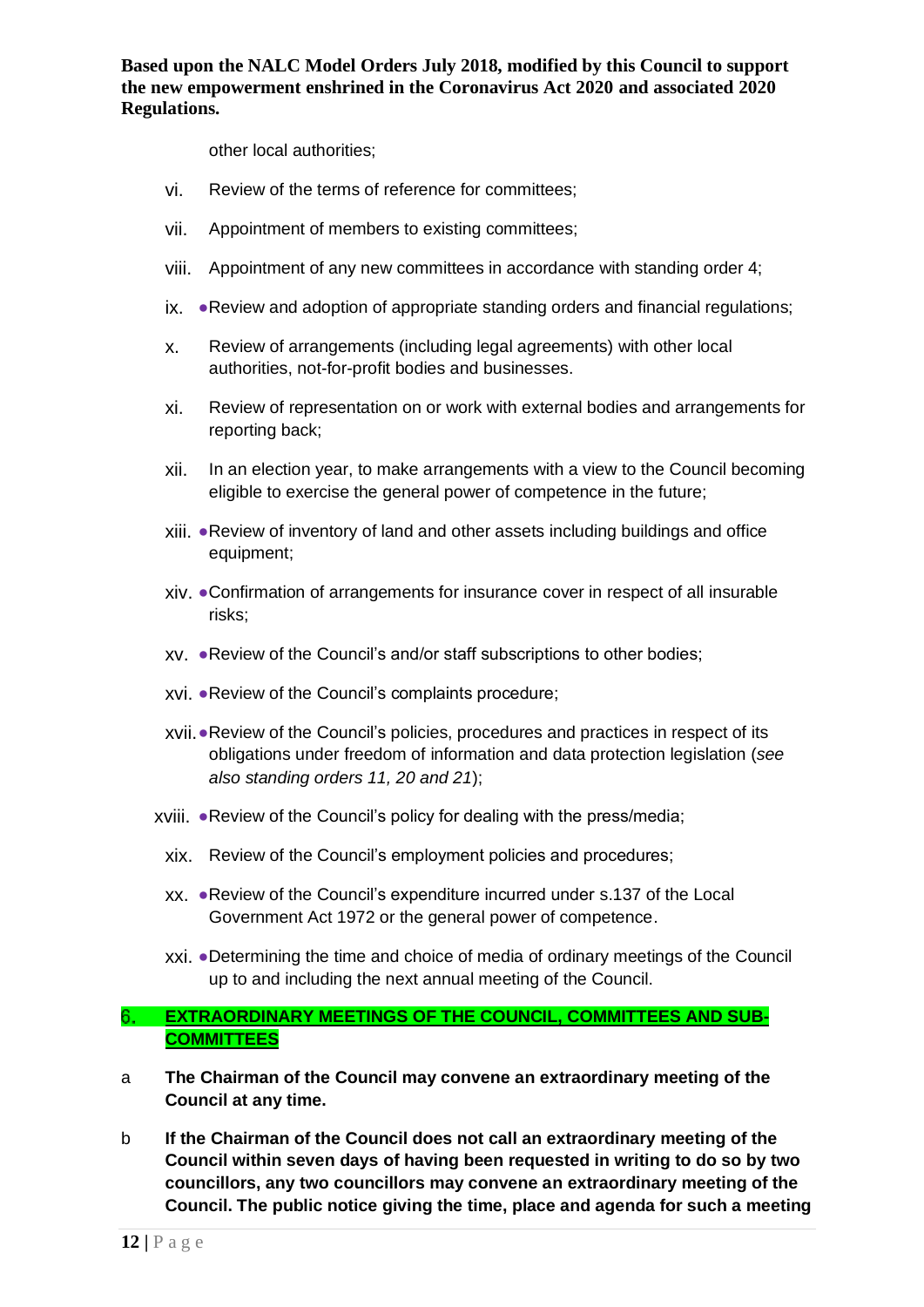#### shall be signed electonically by the two councillors.

- c The chairman of a committee may convene an extraordinary meeting of the committee at any time.
- d If the chairman of a committee does not call an extraordinary meeting within 7 days of having been requested to do so by 2 members of the committee, any 2 members of the committee may convene an extraordinary meeting of the committee.

## <span id="page-12-0"></span>●**PREVIOUS RESOLUTIONS**

- a A resolution shall not be reversed within six months except either by a special motion, which requires written notice by at least fifty per cent of the current councillors to be given to the Proper Officer in accordance with standing order 9, or by a motion moved in pursuance of the recommendation of a committee or a sub-committee.
- b When a motion moved pursuant to standing order 7(a) has been disposed of, no similar motion may be moved for a further six months.

#### <span id="page-12-1"></span>8. ●**VOTING ON APPOINTMENTS**

a Where more than two persons have been nominated for a position to be filled by the Council and none of those persons has received an absolute majority of votes in their favour, the name of the person having the least number of votes shall be struck off the list and a fresh vote taken. This process shall continue until a majority of votes is given in favour of one person. A tie in votes may be settled by the casting vote exercisable by the chairman of the meeting.

#### <span id="page-12-2"></span>●**MOTIONS FOR A MEETING THAT REQUIRE WRITTEN NOTICE TO BE GIVEN**  9. **TO THE PROPER OFFICER**

- a A motion shall relate to the responsibilities of the meeting for which it is tabled and in any event shall relate to the performance of the Council's statutory functions, powers and obligations or an issue which specifically affects the Council's area or its residents.
- b No motion may be moved at a meeting unless it is on the agenda and the mover has given written notice of its wording to the Proper Officer at least 7 clear days before the meeting. Clear days do not include the day of the notice or the day of the meeting.
- c The Proper Officer may, before including a motion on the agenda received in accordance with standing order 9(b), correct obvious grammatical or typographical errors in the wording of the motion.
- d If the Proper Officer considers the wording of a motion received in accordance with standing order 9(b) is not clear in meaning, the motion shall be rejected until the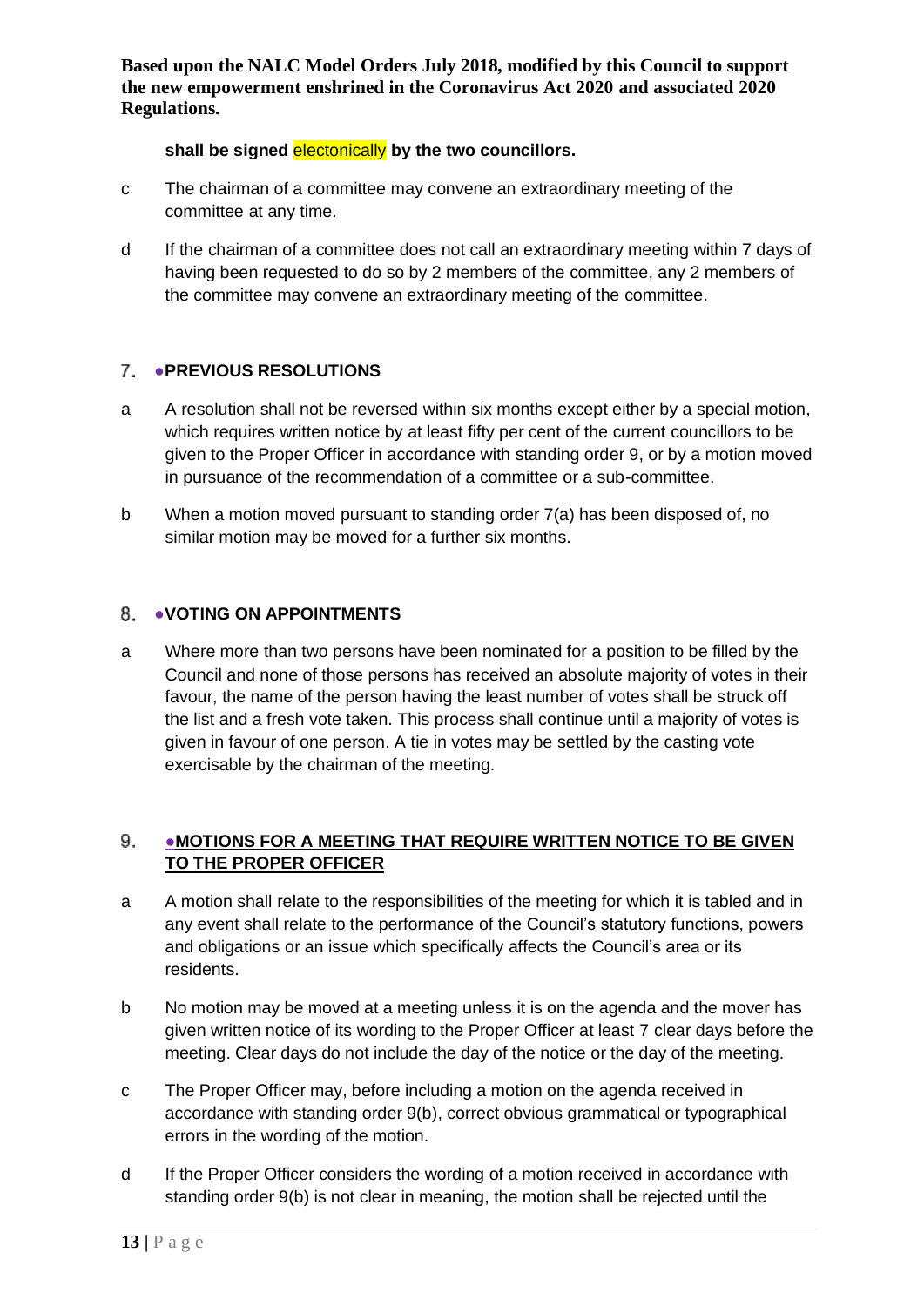mover of the motion resubmits it, so that it can be understood, in writing, to the Proper Officer at least 7 clear days before the meeting.

- e If the wording or subject of a proposed motion is considered improper, the Proper Officer shall consult with the chairman of the forthcoming meeting or, as the case may be, the councillors who have convened the meeting, to consider whether the motion shall be included in the agenda or rejected.
- f The decision of the Proper Officer as to whether or not to include the motion on the agenda shall be final.
- g Motions received shall be recorded and numbered in the order that they are received.
- h Motions rejected shall be recorded with an explanation by the Proper Officer of the reason for rejection.

#### <span id="page-13-0"></span>10. • MOTIONS AT A MEETING THAT DO NOT REQUIRE WRITTEN NOTICE

- a The following motions may be moved at a meeting without written notice to the Proper Officer:
	- i. to correct an inaccuracy in the draft minutes of a meeting;
	- ii. to move to a vote;
	- iii. to defer consideration of a motion;
	- iv. to refer a motion to a particular committee or sub-committee;
	- v. to appoint a person to preside at a meeting;
	- vi. to change the order of business on the agenda;
	- vii. to proceed to the next business on the agenda;
	- viii. to require a written report;
	- ix. to appoint a committee or sub-committee and their members;
	- x. to extend the time limits for speaking;
	- xi. to exclude the press and public from a meeting in respect of confidential or other information which is prejudicial to the public interest;
	- xii. to not hear further from a councillor or a member of the public;
	- xiii. to exclude a councillor or member of the public for disorderly conduct;
	- xiv. to temporarily suspend the meeting;
	- xv. to suspend a particular standing order (unless it reflects mandatory statutory or legal requirements);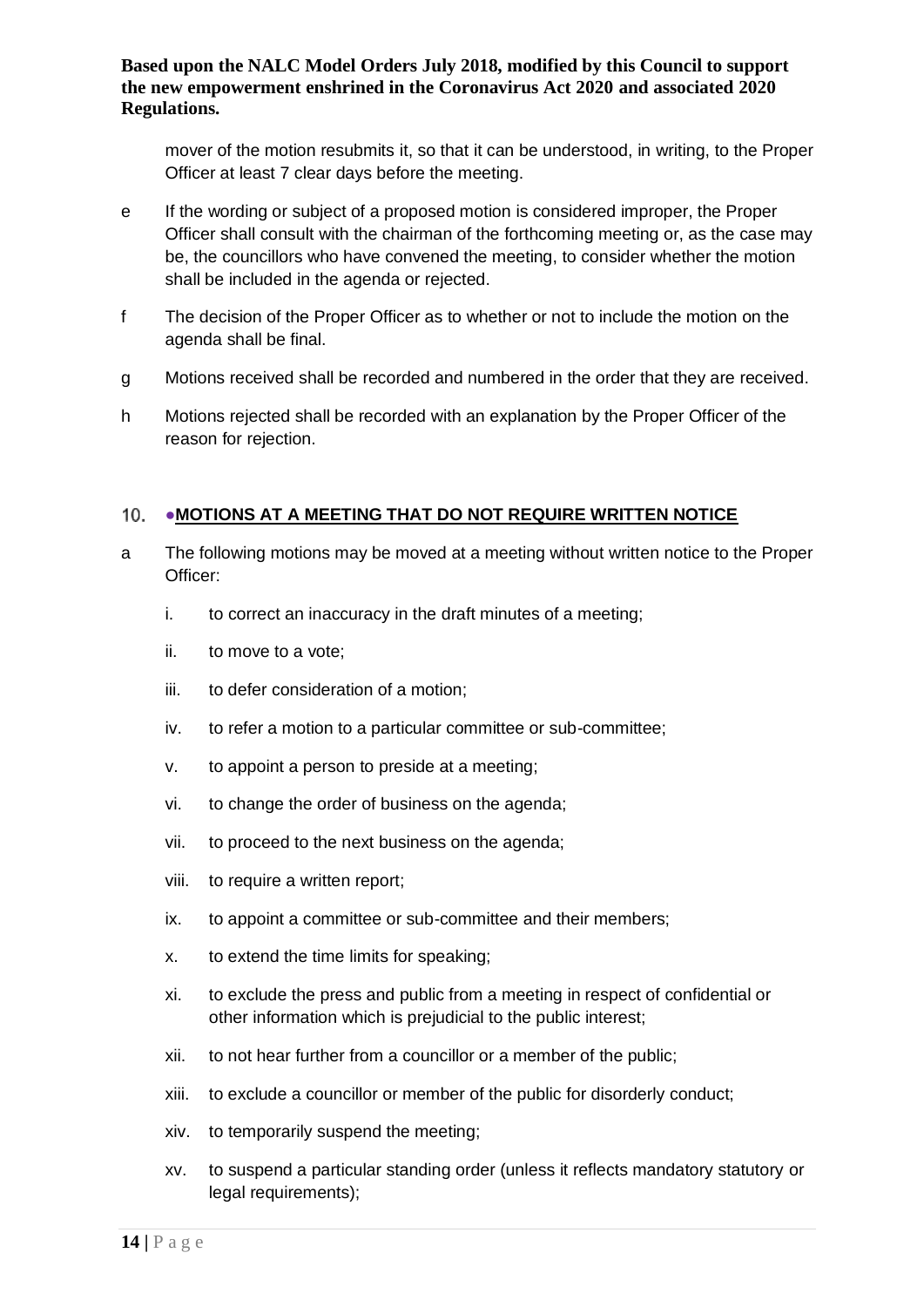- xvi. to adjourn the meeting; or
- xvii. to close the meeting.

#### <span id="page-14-0"></span>11. • MANAGEMENT OF INFORMATION

*See also standing order 20.*

- a **The Council shall have in place and keep under review, technical and organisational measures to keep secure information (including personal data) which it holds in paper and electronic form. Such arrangements shall include deciding who has access to personal data and encryption of personal data.**
- b **The Council shall have in place, and keep under review, policies for the retention and safe destruction of all information (including personal data) which it holds in paper and electronic form. The Council's retention policy shall confirm the period for which information (including personal data) shall be retained or if this is not possible the criteria used to determine that period (e.g. the Limitation Act 1980).**
- c **The agenda, papers that support the agenda and the minutes of a meeting shall not disclose or otherwise undermine confidential information or personal data without legal justification.**
- d **Councillors, staff, the Council's contractors and agents shall not disclose confidential information or personal data without legal justification.**

#### <span id="page-14-1"></span> $12.$ **DRAFT MINUTES**

- Full Council meetings Committee meetings **•** Sub-committee meetings **•** Remote Meetings **●**
- a ●If the draft minutes of a preceding meeting have been served on councillors with the agenda to attend the meeting at which they are due to be approved for accuracy, they shall be taken as read.
- b •There shall be no discussion about the draft minutes of a preceding meeting except in relation to their accuracy. A motion to correct an inaccuracy in the draft minutes shall be moved in accordance with standing order 10(a)(i).
- c The accuracy of draft minutes, including any amendment(s) made to them, shall be confirmed by resolution and shall be signed by the chairman of the Council and stand as an accurate record of the meeting to which the minutes relate.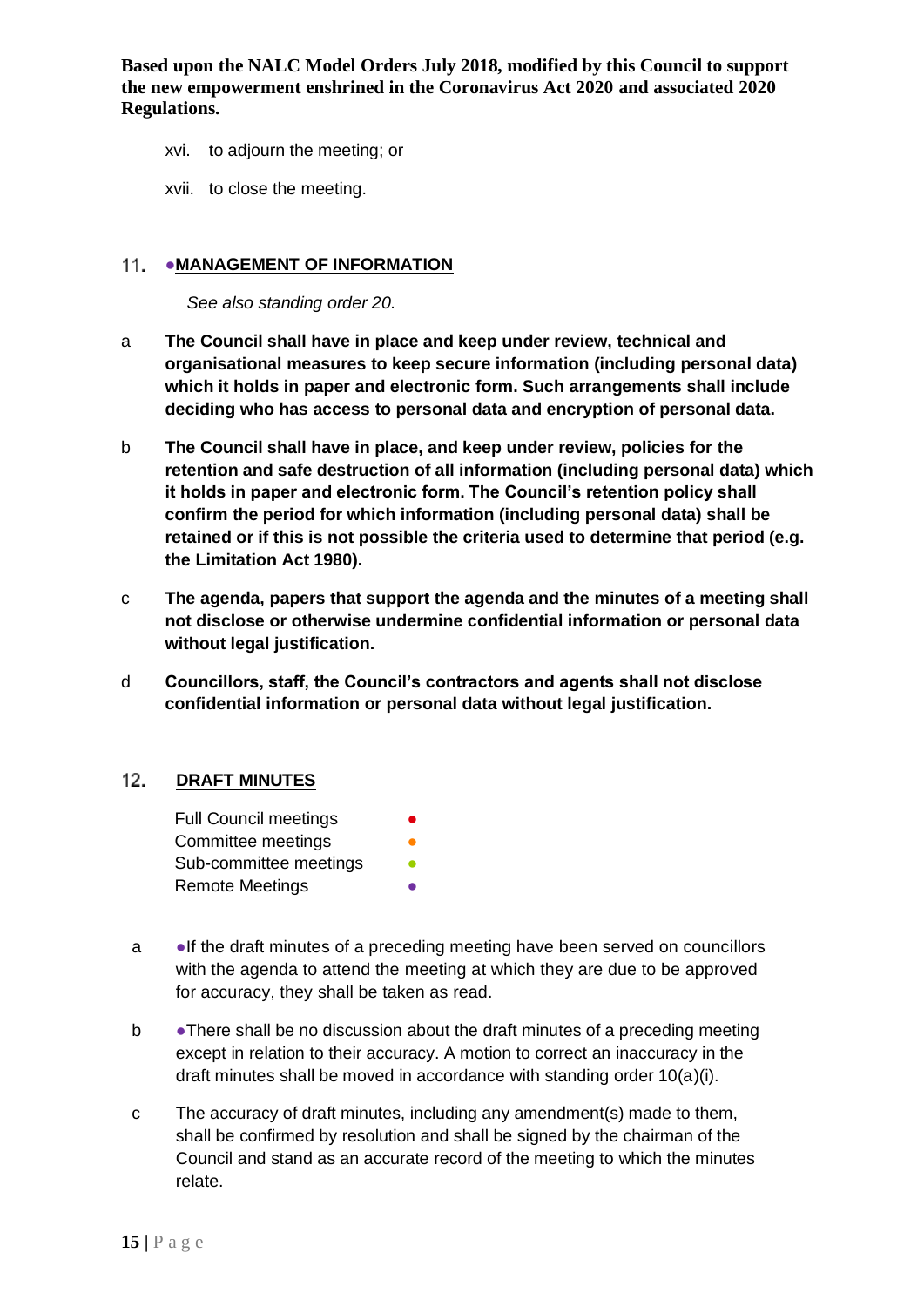- d If the chairman of the meeting does not consider the minutes to be an accurate record of the meeting to which they relate, he shall sign the minutes and include a paragraph in the following terms or to the same effect.
- e "The chairman of this meeting does not believe that the minutes of the meeting of the ( ) held on [date] in respect of ( ) were a correct record but his view was not upheld by the meeting and the minutes are confirmed as an accurate record of the proceedings."
- ● ● 。<br>一 f **If the Council's gross annual income or expenditure (whichever is higher) does not exceed £25,000, it shall publish draft minutes on a website which is publicly accessible and free of charge not later than one month after the meeting has taken place.**
	- g Subject to the publication of draft minutes in accordance with standing order 12(e) and standing order 20(a) and following a resolution which confirms the accuracy of the minutes of a meeting, the draft minutes or recordings of the meeting for which approved minutes exist shall be destroyed.

# <span id="page-15-0"></span>**13**● **CODE OF CONDUCT AND DISPENSATIONS**

*See also standing order 3(u).*

- a All councillors and non-councillors with voting rights shall observe the code of conduct adopted by the Council.
- b Unless he has been granted a dispensation, a councillor or non-councillor with voting rights shall withdraw from a meeting when it is considering a matter in which he has a disclosable pecuniary interest. He may return to the meeting after, it has considered the matter in which he had the interest.
- c Unless he has been granted a dispensation, a councillor or non-councillor with voting rights shall withdraw from a meeting when it is considering a matter in which he has another interest if so required by the Council's code of conduct. He may return to the meeting after it has considered the matter in which he had the interest.
- d **Dispensation requests shall be in writing and submitted to the Proper Officer** as soon as possible before the meeting, or failing that, at the start of the meeting for which the dispensation is required.
- e A decision as to whether to grant a dispensation shall be made by a meeting of the Council, or committee or sub-committee for which the dispensation is required and that decision is final.
- f A dispensation request shall confirm:
	- i. the description and the nature of the disclosable pecuniary interest or other interest to which the request for the dispensation relates;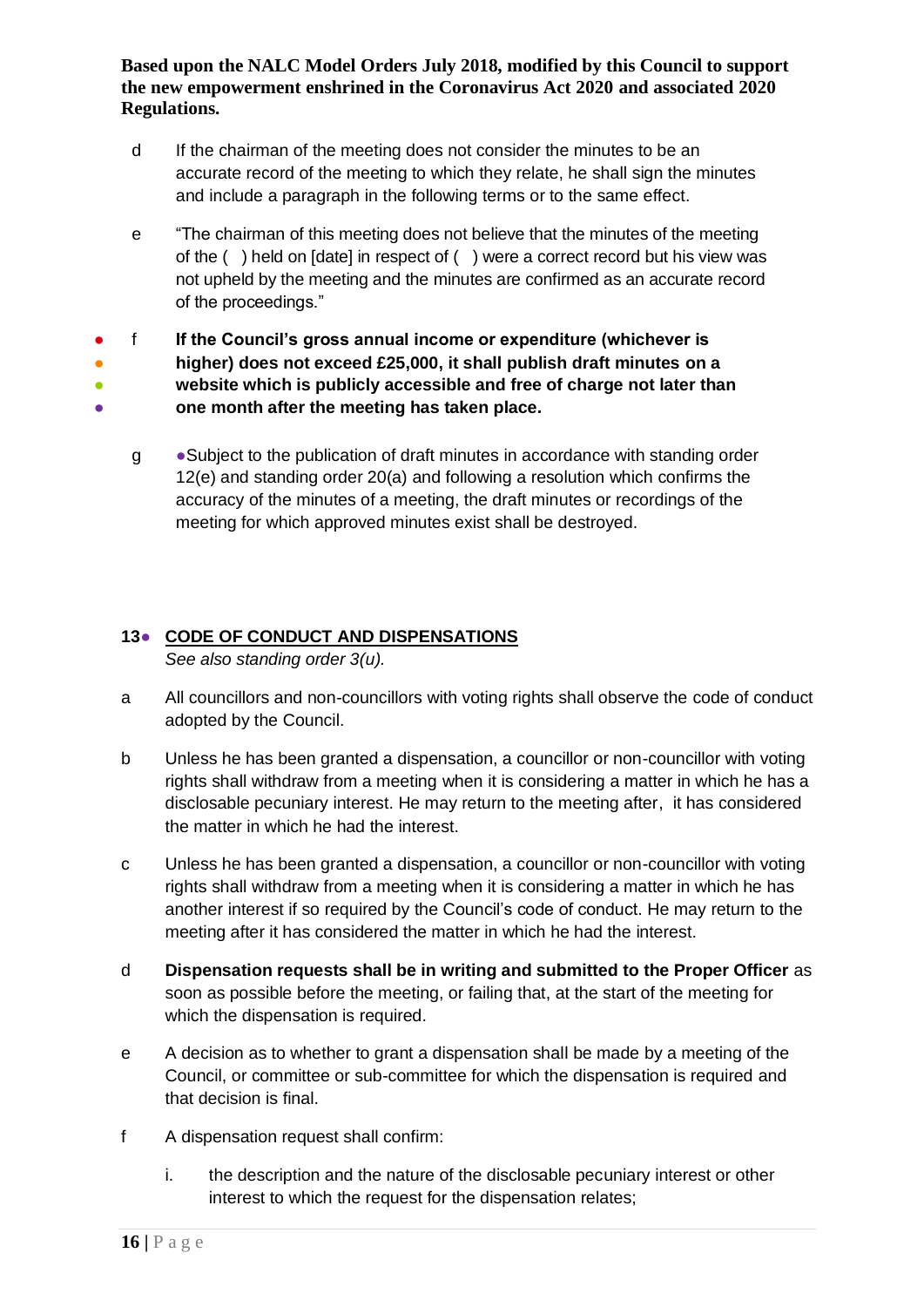- ii. whether the dispensation is required to participate at a meeting in a discussion only or a discussion and a vote;
- iii. the date of the meeting or the period (not exceeding four years) for which the dispensation is sought; and
- iv. an explanation as to why the dispensation is sought.
- g Subject to standing orders 13(d) and (f), a dispensation request shall be considered at the beginning of the meeting of the Council, or committee or sub-committee for which the dispensation is required.
- **h A dispensation may be granted in accordance with standing order 13(e) if having regard to all relevant circumstances any of the following apply:**
	- **i. without the dispensation the number of persons prohibited from participating in the particular business would be so great a proportion of the meeting transacting the business as to impede the transaction of the business;**
	- **ii. granting the dispensation is in the interests of persons living in the Council's area; or**
	- **iii. it is otherwise appropriate to grant a dispensation.**

## <span id="page-16-0"></span>**14** ● **CODE OF CONDUCT COMPLAINTS**

- a Upon notification by the District or Unitary Council that it is dealing with a complaint that a councillor or non-councillor with voting rights has breached the Council's code of conduct, the Proper Officer shall, subject to standing order 11, report this to the Council.
- b Where the notification in standing order 14(a) relates to a complaint made by the Proper Officer, the Proper Officer shall notify the Chairman of Council of this fact, and the Chairman shall nominate another staff member to assume the duties of the Proper Officer in relation to the complaint until it has been determined and the Council has agreed what action, if any, to take in accordance with standing order 14(d).
- c The Council may:
	- i. provide information or evidence where such disclosure is necessary to investigate the complaint or is a legal requirement;
	- ii. seek information relevant to the complaint from the person or body with statutory responsibility for investigation of the matter;
- d **Upon notification by the District or Unitary Council that a councillor or noncouncillor with voting rights has breached the Council's code of conduct, the Council shall consider what, if any, action to take against him. Such action excludes disqualification or suspension from office.**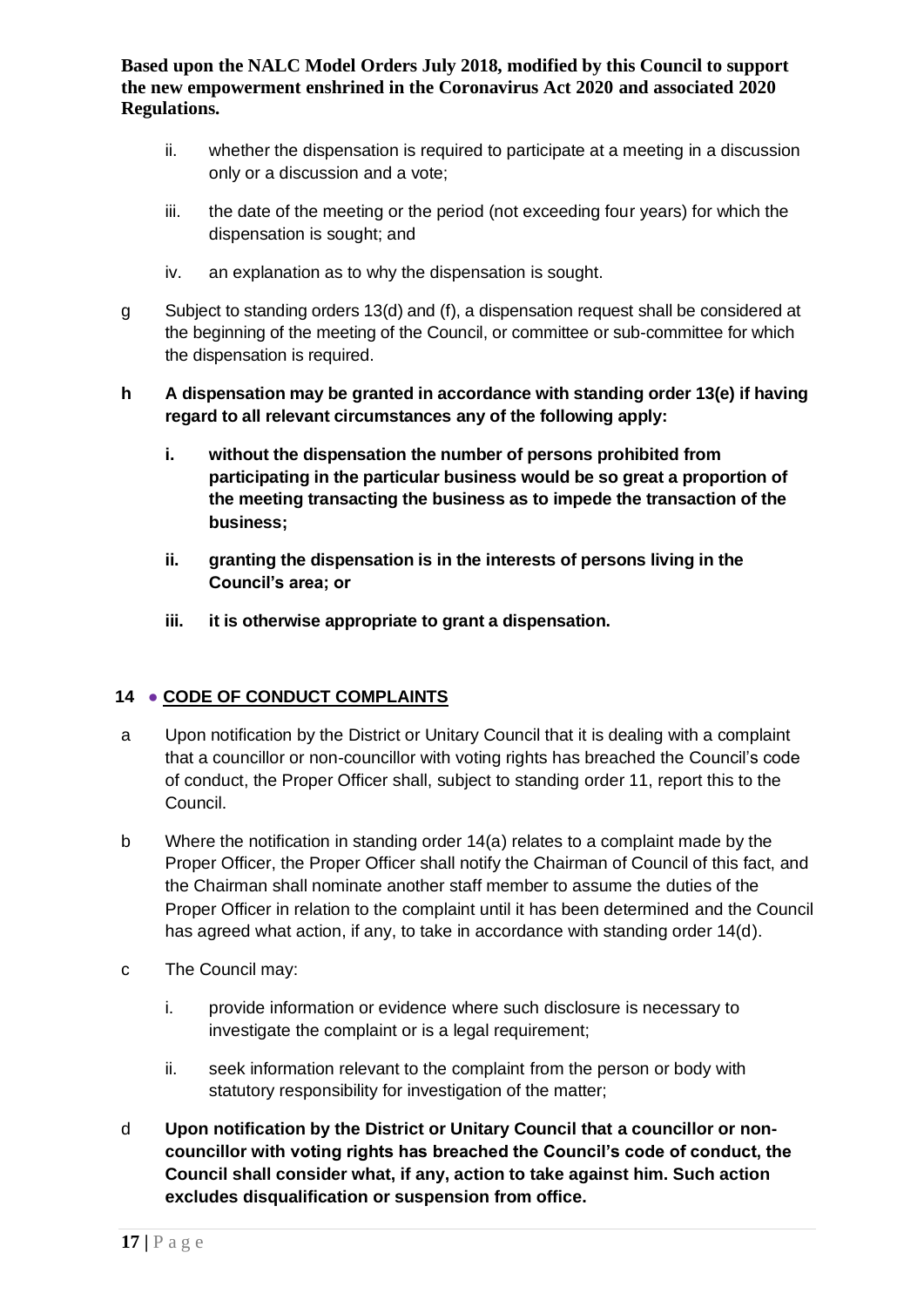## <span id="page-17-0"></span>**15** ● **PROPER OFFICER**

- a The Proper Officer shall be either (i) the clerk or (ii) other staff member(s) nominated by the Council to undertake the work of the Proper Officer when the Proper Officer is absent.
- b The Proper Officer shall:
	- i. **at least three clear days before a meeting of the council, a committee** or a sub-committee**,**
		- **serve on councillors by delivery or post at their residences or by email authenticated in such manner as the Proper Officer thinks fit, a signed summons confirming the time, and instructions how to link to the remote meeting the agenda and,**
		- **Provide, in a conspicuous place or or publishing on the website of the body or, for a parish council, on the website of the principal council within the meaning of the Local Government Act 1972 [Councils website] public notice of the time, place and agenda.** LAPCP Regulations 2020 Part 1 Reg 13 (a)

*See standing order 3(b) for the meaning of clear days for a meeting of a full council and standing order 3(c) for the meaning of clear days for a meeting of a committee;*

- ii. subject to standing order 9, include on the agenda all motions in the order received unless a councillor has given written notice at least 3 days before the meeting confirming his withdrawal of it;
- iii. **convene a meeting of the Council for the election of a new Chairman of the Council, occasioned by a casual vacancy in his office;**
- iv. **facilitate inspection of the minute book by local government electors;** [Councils to determine how to do this, which form of media it will publish its minutes]
- v. **receive and retain copies of byelaws made by other local authorities;**
- vi. hold acceptance of office forms from councillors;
- vii. hold a copy of every councillor's register of interests;
- viii. assist with responding to requests made under freedom of information legislation and rights exercisable under data protection legislation, in accordance with the Council's relevant policies and procedures;
- ix. liaise, as appropriate, with the Council's Data Protection Officer (if there is one);
- x. receive and send general correspondence and notices on behalf of the Council except where there is a resolution to the contrary;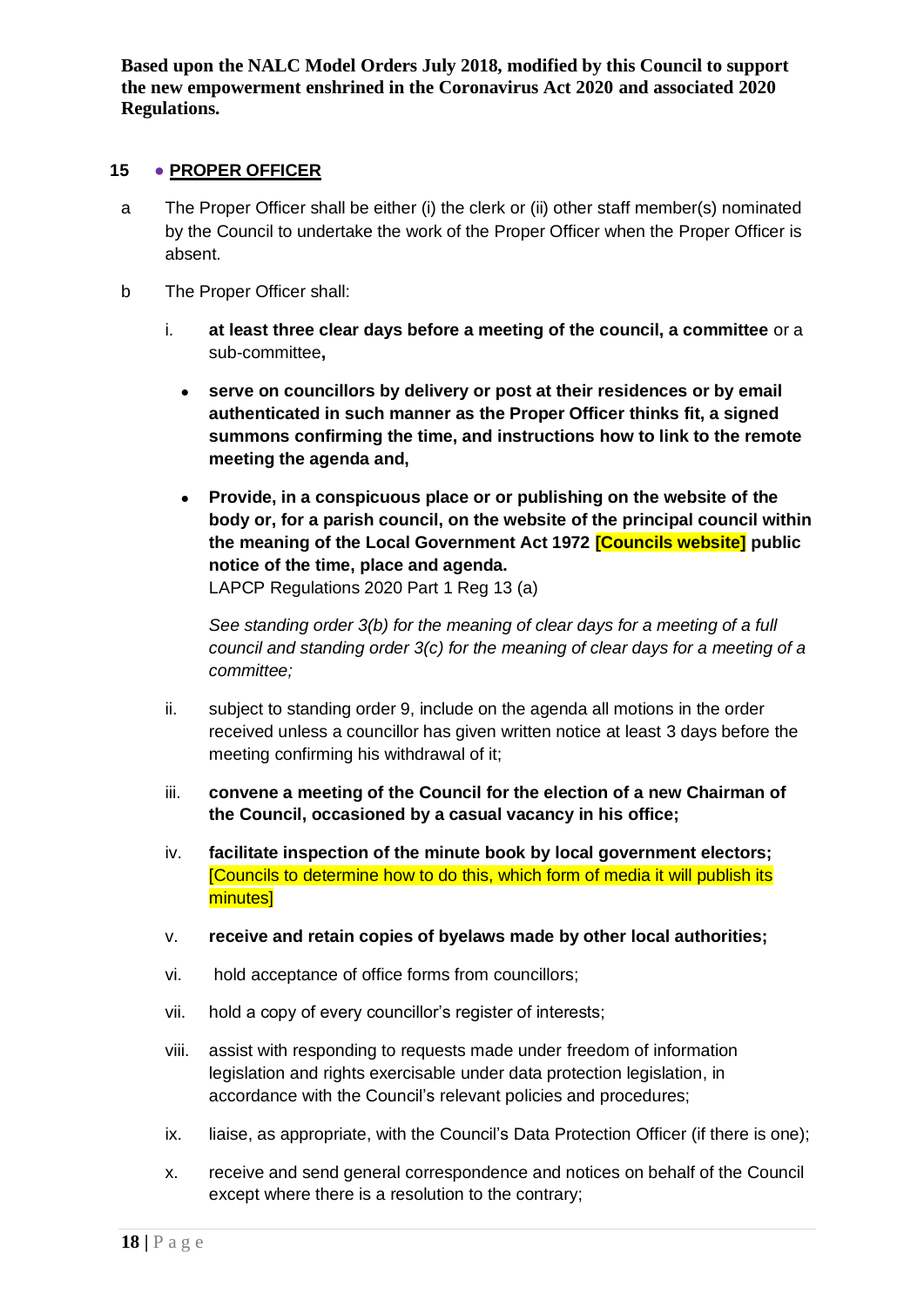- xi. assist in the organisation of, storage of, access to, security of and destruction of information held by the Council in paper and electronic form subject to the requirements of data protection and freedom of information legislation and other legitimate requirements (e.g. the Limitation Act 1980);
- xii. arrange for legal deeds to be executed; (*see also standing order 23);*
- xiii. arrange or manage the prompt authorisation, approval, and instruction regarding any payments to be made by the Council in accordance with its financial regulations;
- xiv. record every planning application notified to the Council and the Council's response to the local planning authority in a book for such purpose;
- xv. refer a planning application received by the Council to the Planning Committee within two working days of receipt to facilitate an extraordinary meeting if the nature of a planning application requires consideration before the next ordinary meeting of the Council.
- xvi. manage access to information about the Council via the publication scheme; and
- xvii. retain custody of the seal of the Council (if there is one) which shall not be used without a resolution to that effect. (s*ee also standing order 23).*

## <span id="page-18-0"></span>**16** ●**RESPONSIBLE FINANCIAL OFFICER**

a The Council shall appoint appropriate staff member(s) to undertake the work of the Responsible Financial Officer when the Responsible Financial Officer is absent.

## <span id="page-18-1"></span>**17** ●**ACCOUNTS AND ACCOUNTING STATEMENTS**

- a "Proper practices" in standing orders refer to the most recent version of "Governance and Accountability for Local Councils – a Practitioners' Guide".
- b All payments by the Council shall be authorised, approved and paid in accordance with the law, proper practices and the Council's financial regulations.
- c The Responsible Financial Officer shall supply to each councillor as soon as practicable after 30 June, 30 September and 31 December in each year a statement to summarise:
	- i. the Council's receipts and payments (or income and expenditure) for each quarter;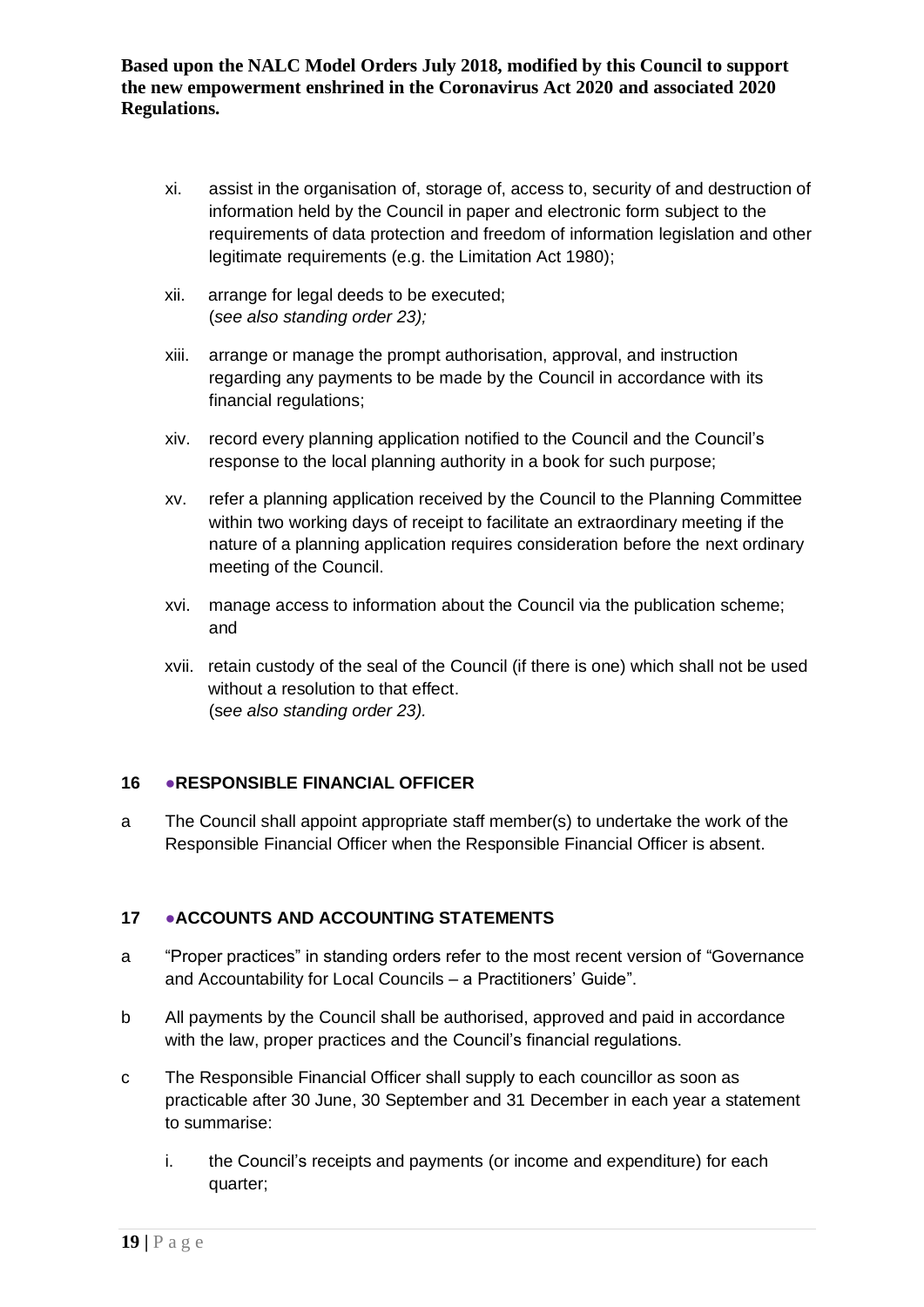- ii. the Council's aggregate receipts and payments (or income and expenditure) for the year to date;
- iii. the balances held at the end of the quarter being reported and

which includes a comparison with the budget for the financial year and highlights any actual or potential overspends.

- d As soon as possible after the financial year end at 31 March, the Responsible Financial Officer shall provide:
	- i. each councillor with a statement summarising the Council's receipts and payments (or income and expenditure) for the last quarter and the year to date for information; and
	- ii. to the Council the accounting statements for the year in the form of Section 2 of the annual governance and accountability return, as required by proper practices, for consideration and approval.
- e The year-end accounting statements shall be prepared in accordance with proper practices and apply the form of accounts determined by the Council (receipts and payments, or income and expenditure) for the year to 31 March. A completed draft annual governance and accountability return shall be presented to all councillors at least 14 days prior to anticipated approval by the Council. The annual governance and accountability return of the Council, which is subject to external audit, including the annual governance statement, shall be presented to the Council for consideration and formal approval before 31st August.

## <span id="page-19-0"></span>**18 ●FINANCIAL CONTROLS AND PROCUREMENT**

- a. The Council shall consider and approve financial regulations drawn up by the Responsible Financial Officer, which shall include detailed arrangements in respect of the following:
	- i. the keeping of accounting records and systems of internal controls;
	- ii. the assessment and management of financial risks faced by the Council;
	- iii. the work of the independent internal auditor in accordance with proper practices and the receipt of regular reports from the internal auditor, which shall be required at least annually;
	- iv. the inspection and copying by councillors and local electors of the Council's accounts and/or orders of payments; and
	- v. whether contracts with an estimated value below **£25,000** due to special circumstances are exempt from a tendering process or procurement exercise.
- b. Financial regulations shall be reviewed regularly and at least annually for fitness of purpose.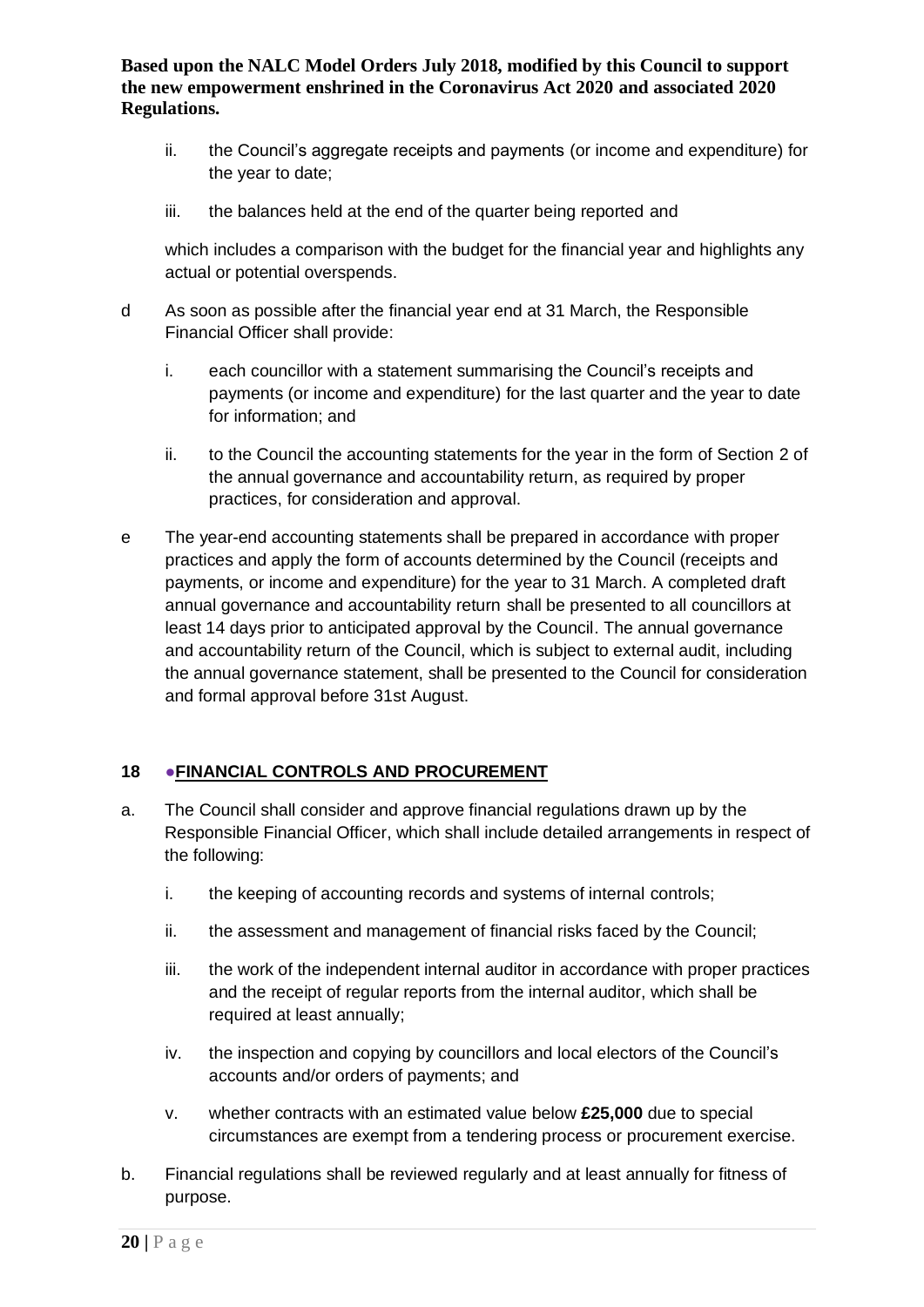- c. **A public contract regulated by the Public Contracts Regulations 2015 with an estimated value in excess of £25,000 but less than the relevant thresholds in standing order 18(f) is subject to Regulations 109-114 of the Public Contracts Regulations 2015 which include a requirement on the Council to advertise the contract opportunity on the Contracts Finder website regardless of what other means it uses to advertise the opportunity unless it proposes to use an existing list of approved suppliers (framework agreement).**
- d. Subject to additional requirements in the financial regulations of the Council, the tender process for contracts for the supply of goods, materials, services or the execution of works shall include, as a minimum, the following steps:
	- i. a specification for the goods, materials, services or the execution of works shall be drawn up;
	- ii. an invitation to tender shall be drawn up to confirm (i) the Council's specification (ii) the time, date and address for the submission of tenders (iii) the date of the Council's written response to the tender and (iv) the prohibition on prospective contractors contacting councillors or staff to encourage or support their tender outside the prescribed process;
	- iii. the invitation to tender shall be advertised in a local newspaper and in any other manner that is appropriate;
	- iv. tenders are to be submitted in writing in a sealed marked envelope addressed to the Proper Officer;
	- v. tenders shall be opened by the Proper Officer in the presence of at least one councillor after the deadline for submission of tenders has passed;
	- vi. tenders are to be reported to and considered by the appropriate meeting of the Council or a committee or sub-committee with delegated responsibility.
- e. Neither the Council, nor a committee or a sub-committee with delegated responsibility for considering tenders, is bound to accept the lowest value tender.
- f. **A public contract regulated by the Public Contracts Regulations 2015 with an estimated value in excess of £181,302 for a public service or supply contract or in excess of £4,551,413 for a public works contract (or other thresholds determined by the European Commission every two years and published in the Official Journal of the European Union (OJEU)) shall comply with the relevant procurement procedures and other requirements in the Public Contracts Regulations 2015 which include advertising the contract opportunity on the Contracts Finder website and in OJEU.**
- g. **A public contract in connection with the supply of gas, heat, electricity, drinking water, transport services, or postal services to the public; or the provision of a port or airport; or the exploration for or extraction of gas, oil or solid fuel with an estimated value in excess of £363,424 for a supply, services or design contract; or in excess of £4,551,413 for a works contract; or £820,370 for a social and other specific services contract (or other thresholds**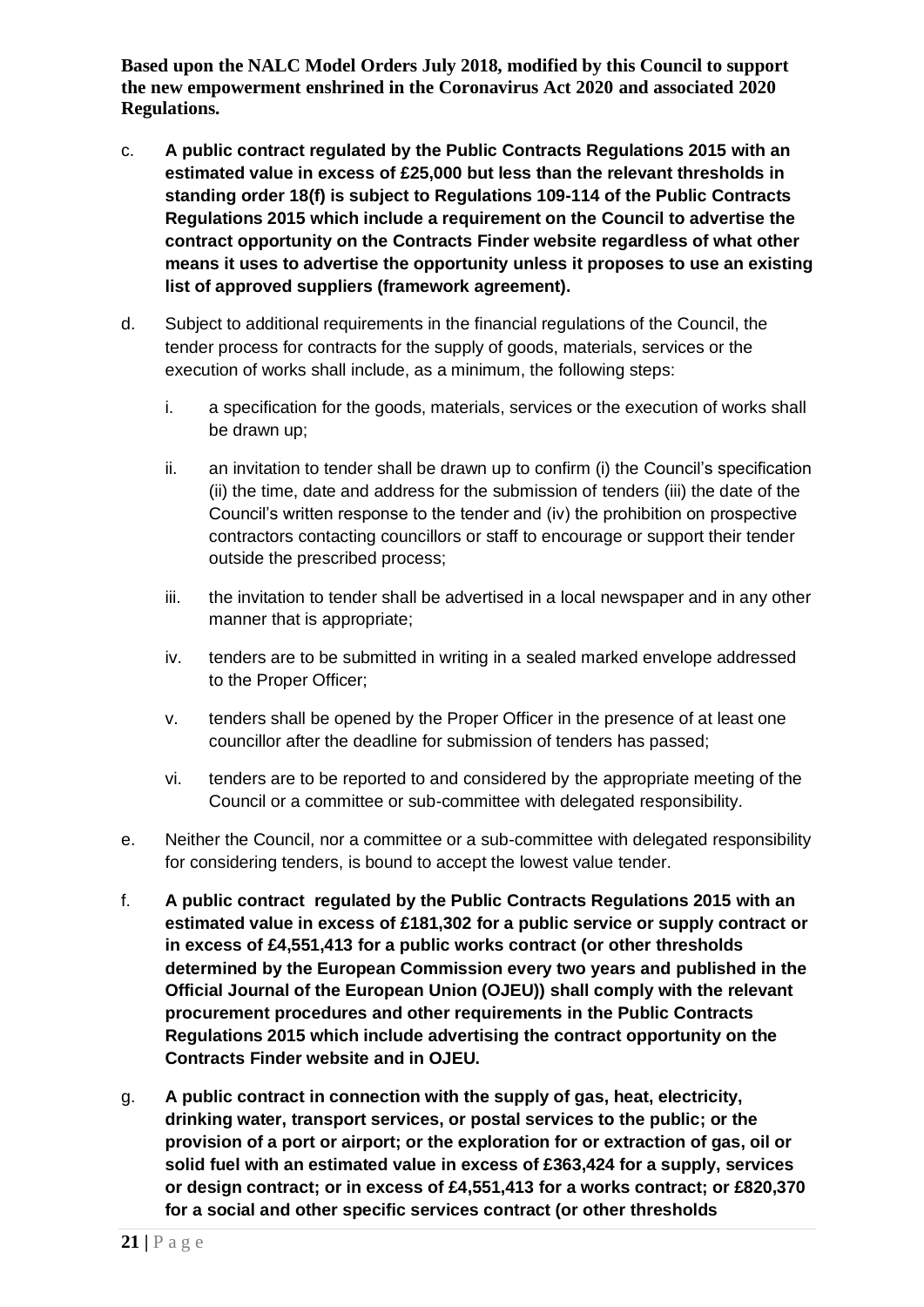**determined by the European Commission every two years and published in OJEU) shall comply with the relevant procurement procedures and other requirements in the Utilities Contracts Regulations 2016.**

#### <span id="page-21-0"></span>**19 HANDLING STAFF MATTERS**

- a A matter personal to a member of staff that is being considered by a meeting of Council] is subject to standing order 11.
- b Subject to the Council's policy regarding absences from work, the Council's most senior member of staff shall notify the chairman of the Council, or if he is not available, the vice-chairman of the Council, of absence occasioned by illness or other reason and that person shall report such absence to Council at its next meeting.
- c The chairman of Council or in his absence, the vice-chairman shall upon a resolution conduct a review of the performance and annual appraisal of the work of the Clerk The reviews and appraisal shall be reported in writing and are subject to approval by resolution by the Council.
- d Subject to the Council's policy regarding the handling of grievance matters, the Council's most senior member of staff shall contact the chairman of the Council or in his absence, the vice-chairman of the Council in respect of an informal or formal grievance matter, and this matter shall be reported back and progressed by resolution of the Council.
- e Subject to the Council's policy regarding the handling of grievance matters, if an informal or formal grievance matter raised by a staff member relates to the chairman or vice-chairman of the Council, this shall be communicated to another member of Council, which shall be reported back and progressed by resolution of the Council.
- f Any persons responsible for all or part of the management of staff shall treat as confidential the written records of all meetings relating to their performance, capabilities, grievance or disciplinary matters.
- g In accordance with standing order 11(a), persons with line management responsibilities shall have access to staff records referred to in standing order 19(f).

## <span id="page-21-1"></span>**20 RESPONSIBILITIES TO PROVIDE INFORMATION**

*See also standing order 21.*

- a **In accordance with freedom of information legislation, the Council shall publish information in accordance with its publication scheme and respond to requests for information held by the Council.**
- *b. If gross annual income or expenditure (whichever is the higher) exceeds £200,000*] **The Council, shall publish information in accordance with the requirements of**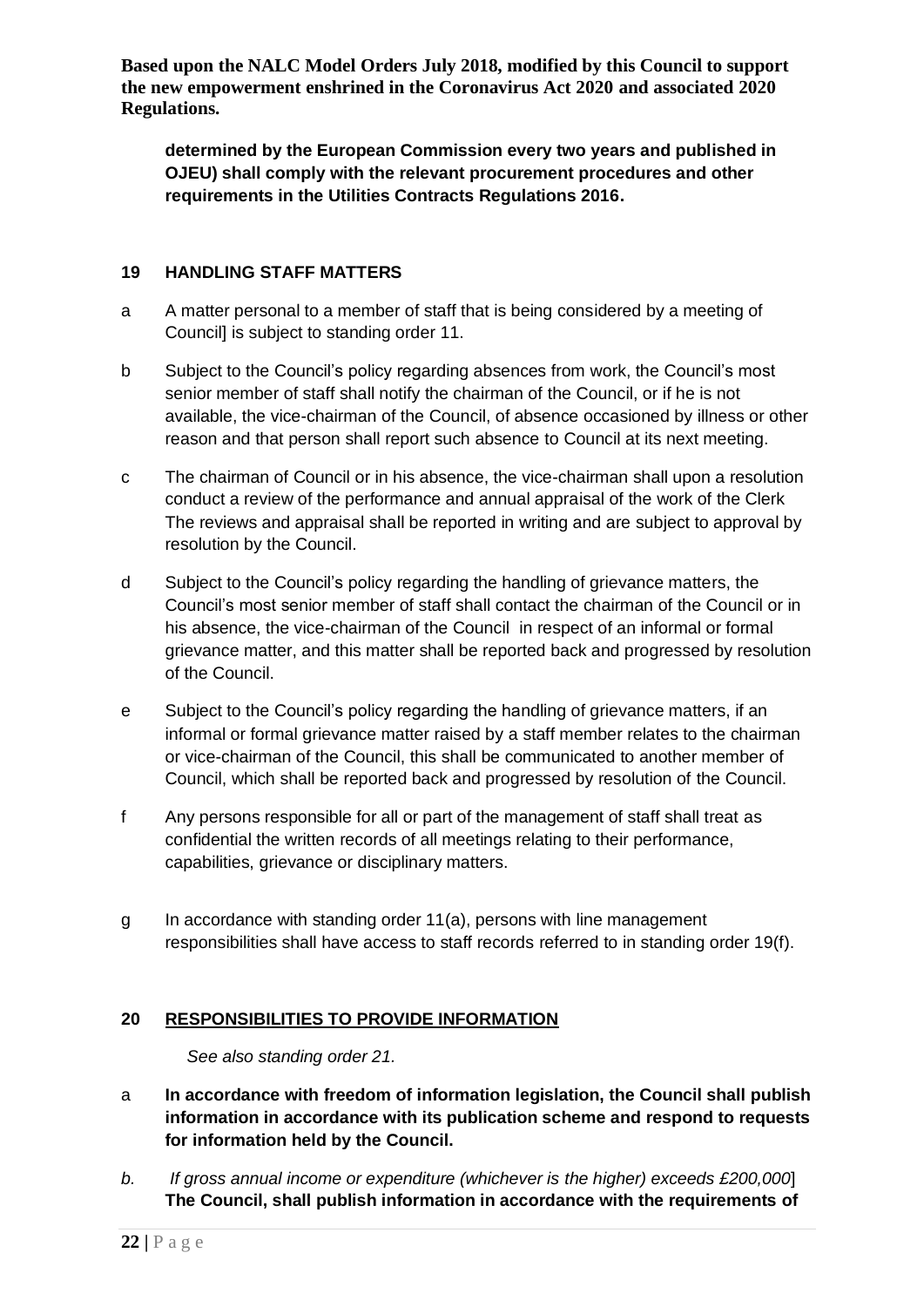**the Local Government (Transparency Requirements) (England) Regulations 2015**.

- <span id="page-22-0"></span>**21 RESPONSIBILITIES UNDER DATA PROTECTION LEGISLATION**  (Below is not an exclusive list). *See also standing order 11.*
- a The Council may appoint a Data Protection Officer.
- b **The Council shall have policies and procedures in place to respond to an individual exercising statutory rights concerning his personal data.**
- c **The Council shall have a written policy in place for responding to and managing a personal data breach.**
- d **The Council shall keep a record of all personal data breaches comprising the facts relating to the personal data breach, its effects and the remedial action taken.**
- e **The Council shall ensure that information communicated in its privacy notice(s) is in an easily accessible and available form and kept up to date.**
- f **The Council shall maintain a written record of its processing activities.**

## <span id="page-22-1"></span>**22. RELATIONS WITH THE PRESS/MEDIA**

a Requests from the press or other media for an oral or written comment or statement from the Council, its councillors or staff shall be handled in accordance with the Council's policy in respect of dealing with the press and/or other media.

## <span id="page-22-2"></span>**23 EXECUTION AND SEALING OF LEGAL DEEDS**

*See also standing orders 15(b)(xii) and (xvii).*

- a A legal deed shall not be executed on behalf of the Council unless authorised by a resolution.
- <span id="page-22-3"></span>b **Subject to standing order 23(a), any two councillors may sign, on behalf of the Council, any deed required by law and the Proper Officer shall witness their signatures.**

## **24 COMMUNICATING WITH DISTRICT AND COUNTY OR UNITARY COUNCILLORS**

a An invitation to attend a meeting of the Council shall be sent, together with the agenda, to the ward councillor(s) of the District and County Council OR Unitary Council representing the area of the Council.